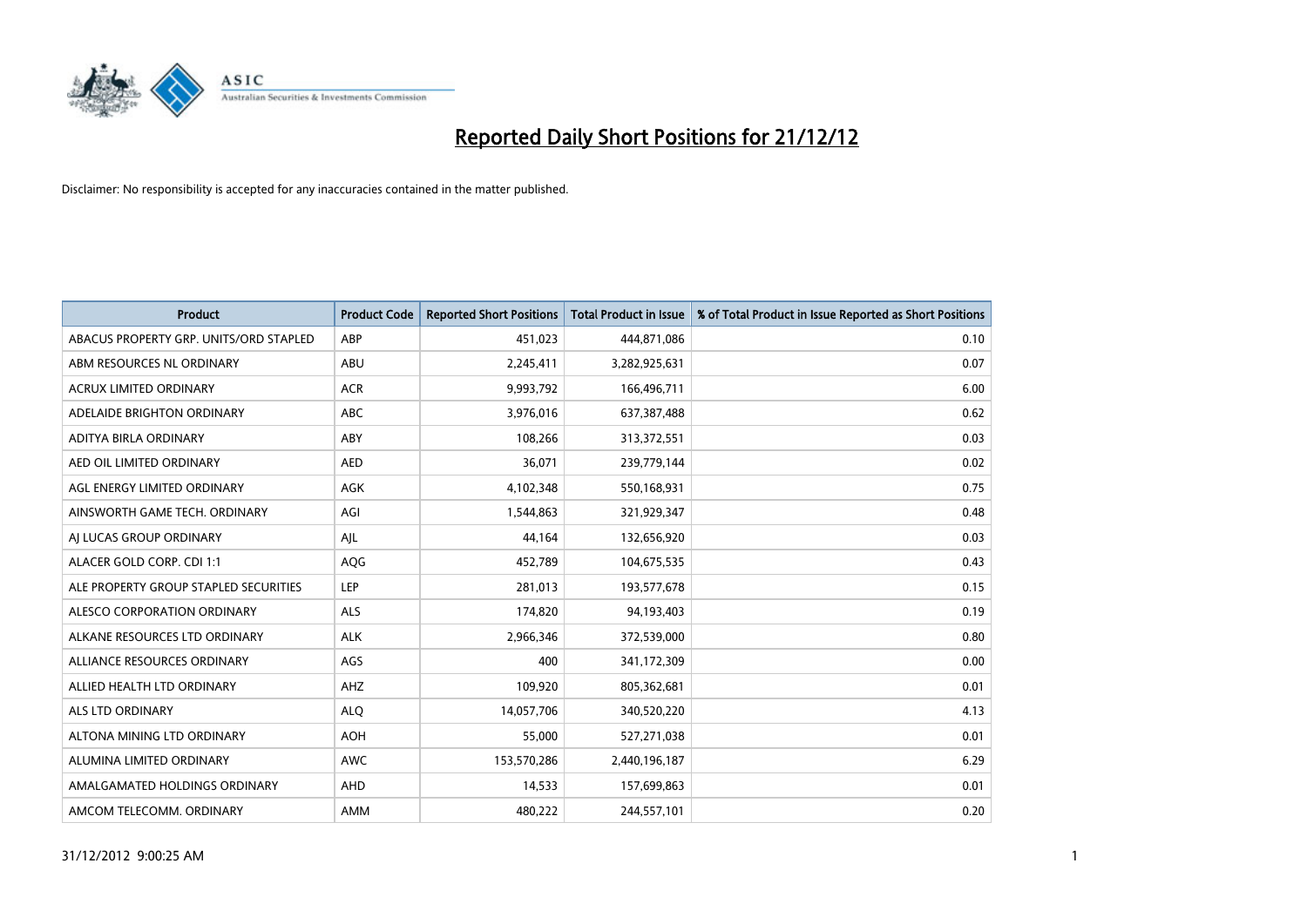

| <b>Product</b>                          | <b>Product Code</b> | <b>Reported Short Positions</b> | <b>Total Product in Issue</b> | % of Total Product in Issue Reported as Short Positions |
|-----------------------------------------|---------------------|---------------------------------|-------------------------------|---------------------------------------------------------|
| AMCOR LIMITED ORDINARY                  | <b>AMC</b>          | 2,025,086                       | 1,206,684,923                 | 0.17                                                    |
| AMP LIMITED ORDINARY                    | AMP                 | 8,336,028                       | 2,930,423,546                 | 0.28                                                    |
| AMPELLA MINING ORDINARY                 | <b>AMX</b>          | 3,887,315                       | 247,500,493                   | 1.57                                                    |
| ANGLOGOLD ASHANTI CDI 5:1               | AGG                 | 500                             | 89,207,765                    | 0.00                                                    |
| ANSELL LIMITED ORDINARY                 | <b>ANN</b>          | 3,648,776                       | 130,768,652                   | 2.79                                                    |
| ANTARES ENERGY LTD ORDINARY             | <b>AZZ</b>          | 544,599                         | 257,000,000                   | 0.21                                                    |
| ANZ BANKING GRP LTD ORDINARY            | ANZ                 | 4,267,946                       | 2,721,234,961                 | 0.16                                                    |
| APA GROUP STAPLED SECURITIES            | <b>APA</b>          | 9,086,129                       | 824,509,633                   | 1.10                                                    |
| APA SUB GRP STAPLED SECURITY            | <b>HDF</b>          | 381,758                         | 560,324,158                   | 0.07                                                    |
| APN NEWS & MEDIA ORDINARY               | <b>APN</b>          | 21,881,798                      | 661,526,586                   | 3.31                                                    |
| AQUARIUS PLATINUM. ORDINARY             | <b>AOP</b>          | 11,160,865                      | 486,851,336                   | 2.29                                                    |
| AQUILA RESOURCES ORDINARY               | <b>AQA</b>          | 7,661,237                       | 411,804,442                   | 1.86                                                    |
| ARAFURA RESOURCE LTD ORDINARY           | <b>ARU</b>          | 2,491,563                       | 441,270,644                   | 0.56                                                    |
| ARB CORPORATION ORDINARY                | <b>ARP</b>          | 99.634                          | 72,481,302                    | 0.14                                                    |
| ARDENT LEISURE GROUP STAPLED SECURITIES | AAD                 | 766,517                         | 397,774,513                   | 0.19                                                    |
| ARISTOCRAT LEISURE ORDINARY             | <b>ALL</b>          | 13,162,130                      | 551,418,047                   | 2.39                                                    |
| ARRIUM LTD ORDINARY                     | ARI                 | 5,134,377                       | 1,351,527,328                 | 0.38                                                    |
| ASCIANO LIMITED ORDINARY                | <b>AIO</b>          | 6,181,504                       | 975,385,664                   | 0.63                                                    |
| ASG GROUP LIMITED ORDINARY              | <b>ASZ</b>          | 1,484,892                       | 206,720,839                   | 0.72                                                    |
| ASPEN GROUP ORD/UNITS STAPLED           | <b>APZ</b>          | 89.260                          | 1,197,188,521                 | 0.01                                                    |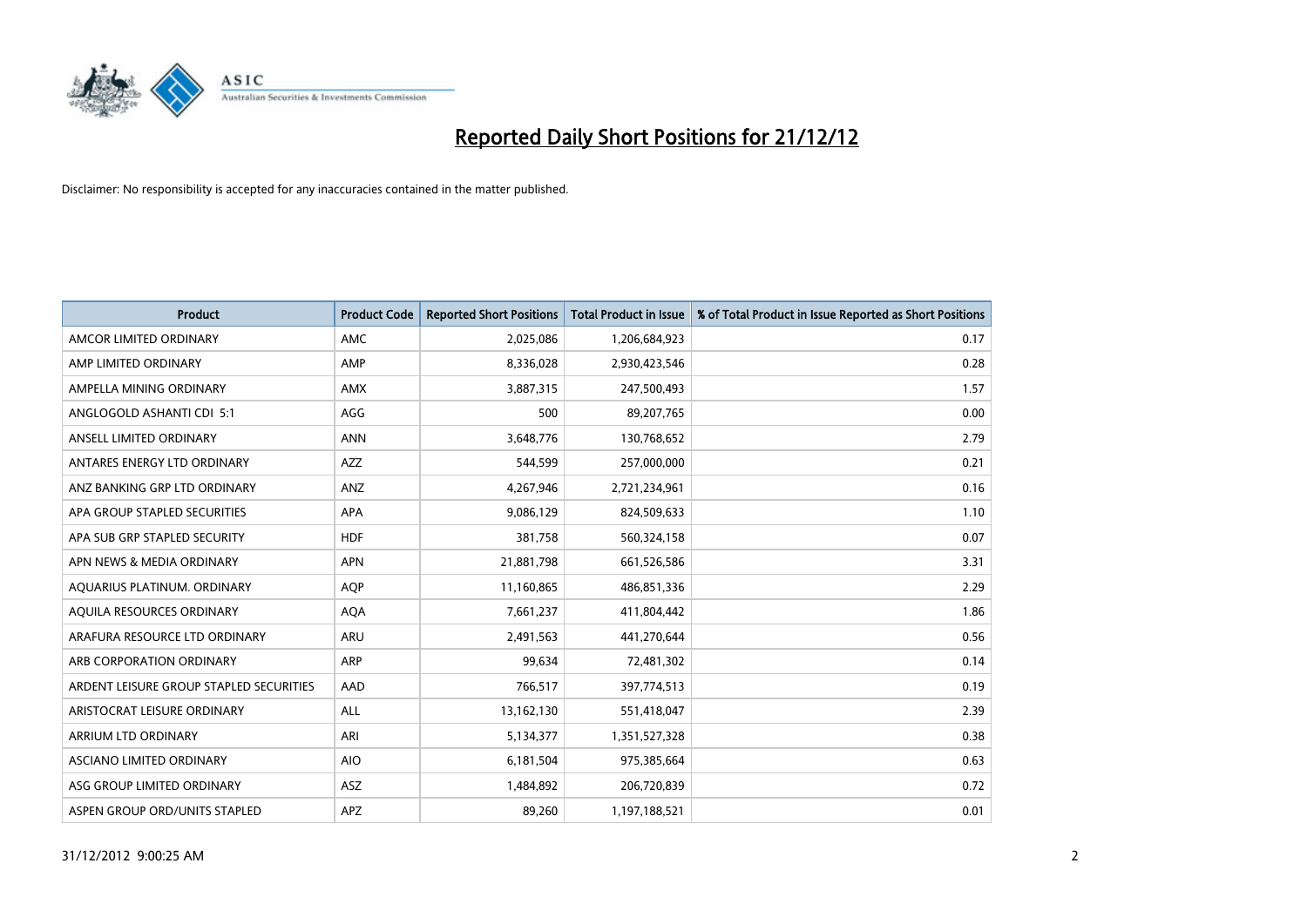

| <b>Product</b>                          | <b>Product Code</b> | <b>Reported Short Positions</b> | <b>Total Product in Issue</b> | % of Total Product in Issue Reported as Short Positions |
|-----------------------------------------|---------------------|---------------------------------|-------------------------------|---------------------------------------------------------|
| ASPIRE MINING LTD ORDINARY              | <b>AKM</b>          | 42.061                          | 620,594,556                   | 0.01                                                    |
| ASTRO JAP PROP GROUP STAPLED SECURITIES | AJA                 | 2,229                           | 58,445,002                    | 0.00                                                    |
| ASX LIMITED ORDINARY                    | <b>ASX</b>          | 3,366,607                       | 175,136,729                   | 1.92                                                    |
| ATLAS IRON LIMITED ORDINARY             | AGO                 | 6,553,503                       | 909,718,409                   | 0.72                                                    |
| AURIZON HOLDINGS LTD ORDINARY           | <b>AZI</b>          | 9,886,784                       | 2,137,284,503                 | 0.46                                                    |
| <b>AURORA OIL &amp; GAS ORDINARY</b>    | <b>AUT</b>          | 6,864,715                       | 447,885,778                   | 1.53                                                    |
| AUSDRILL LIMITED ORDINARY               | ASL                 | 5,512,816                       | 309,385,296                   | 1.78                                                    |
| <b>AUSENCO LIMITED ORDINARY</b>         | AAX                 | 822,932                         | 123,872,665                   | 0.66                                                    |
| <b>AUSTAL LIMITED ORDINARY</b>          | ASB                 | 3,513,170                       | 319,876,994                   | 1.10                                                    |
| AUSTIN ENGINEERING ORDINARY             | <b>ANG</b>          | 457,527                         | 72,314,403                    | 0.63                                                    |
| AUSTRALAND PROPERTY STAPLED SECURITY    | <b>ALZ</b>          | 603,315                         | 576,846,597                   | 0.10                                                    |
| AUSTRALIAN AGRICULT. ORDINARY           | AAC                 | 645,220                         | 312,905,085                   | 0.21                                                    |
| AUSTRALIAN INFRASTR, UNITS/ORDINARY     | <b>AIX</b>          | 779,444                         | 620,733,944                   | 0.13                                                    |
| AUSTRALIAN PHARM, ORDINARY              | API                 | 313,340                         | 488,115,883                   | 0.06                                                    |
| AUTOMOTIVE HOLDINGS ORDINARY            | <b>AHE</b>          | 23,294                          | 260,579,682                   | 0.01                                                    |
| AVJENNINGS LIMITED ORDINARY             | AVJ                 | 175,000                         | 274,588,694                   | 0.06                                                    |
| AWE LIMITED ORDINARY                    | AWE                 | 4,232,379                       | 522,116,985                   | 0.81                                                    |
| AZIMUTH RES LTD ORDINARY                | <b>AZH</b>          | 1,529,881                       | 422,788,220                   | 0.36                                                    |
| <b>BANDANNA ENERGY ORDINARY</b>         | <b>BND</b>          | 15,230,136                      | 528,481,199                   | 2.88                                                    |
| BANK OF QUEENSLAND. ORDINARY            | <b>BOQ</b>          | 7,393,755                       | 312,878,919                   | 2.36                                                    |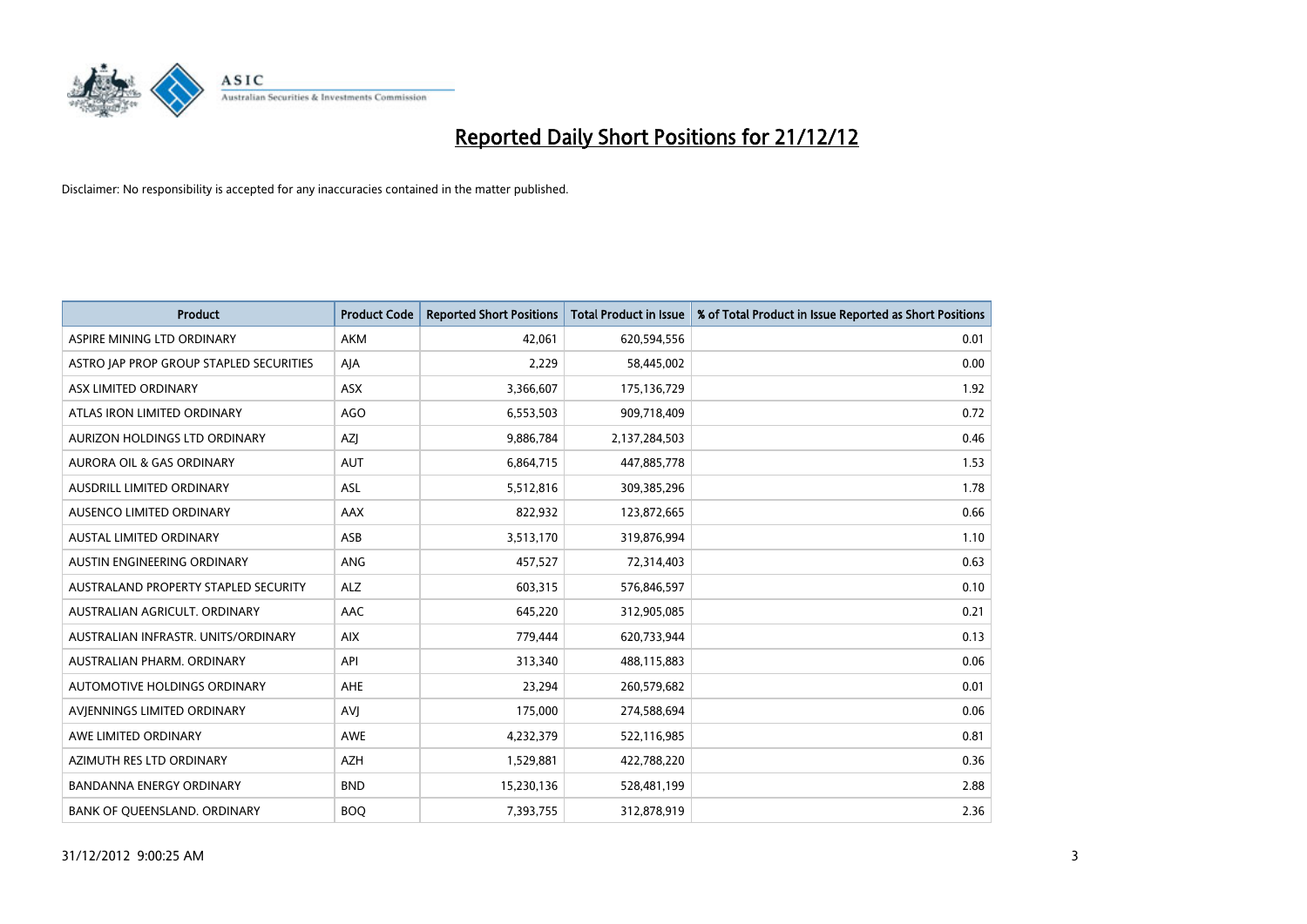

| <b>Product</b>                       | <b>Product Code</b> | <b>Reported Short Positions</b> | <b>Total Product in Issue</b> | % of Total Product in Issue Reported as Short Positions |
|--------------------------------------|---------------------|---------------------------------|-------------------------------|---------------------------------------------------------|
| <b>BANNERMAN RESOURCES ORDINARY</b>  | <b>BMN</b>          | 139,168                         | 305,334,385                   | 0.05                                                    |
| <b>BASE RES LIMITED ORDINARY</b>     | <b>BSE</b>          | 466,341                         | 560,440,029                   | 0.08                                                    |
| <b>BATHURST RESOURCES ORDINARY</b>   | <b>BTU</b>          | 37,834,751                      | 697,247,997                   | 5.43                                                    |
| <b>BC IRON LIMITED ORDINARY</b>      | <b>BCI</b>          | 64,062                          | 119,440,150                   | 0.05                                                    |
| BEACH ENERGY LIMITED ORDINARY        | <b>BPT</b>          | 17,283,214                      | 1,263,677,572                 | 1.37                                                    |
| BEADELL RESOURCE LTD ORDINARY        | <b>BDR</b>          | 6,334,365                       | 742,204,752                   | 0.85                                                    |
| BENDIGO AND ADELAIDE ORDINARY        | <b>BEN</b>          | 9,074,628                       | 402,311,212                   | 2.26                                                    |
| BERKELEY RESOURCES ORDINARY          | <b>BKY</b>          | 238,115                         | 179,393,273                   | 0.13                                                    |
| <b>BHP BILLITON LIMITED ORDINARY</b> | <b>BHP</b>          | 10,634,218                      | 3,211,691,105                 | 0.33                                                    |
| <b>BILLABONG ORDINARY</b>            | <b>BBG</b>          | 6,072,570                       | 478,944,292                   | 1.27                                                    |
| <b>BLACKTHORN RESOURCES ORDINARY</b> | <b>BTR</b>          | 231,954                         | 164,285,950                   | 0.14                                                    |
| BLUESCOPE STEEL LTD ORDINARY         | <b>BSL</b>          | 1,683,132                       | 558,243,305                   | 0.30                                                    |
| <b>BOART LONGYEAR ORDINARY</b>       | <b>BLY</b>          | 2,522,363                       | 461,163,412                   | 0.55                                                    |
| <b>BOOM LOGISTICS ORDINARY</b>       | <b>BOL</b>          | 18,970                          | 468,663,585                   | 0.00                                                    |
| BORAL LIMITED, ORDINARY              | <b>BLD</b>          | 37,587,381                      | 766,235,816                   | 4.91                                                    |
| <b>BOUGAINVILLE COPPER ORDINARY</b>  | <b>BOC</b>          |                                 | 401,062,500                   | 0.00                                                    |
| <b>BRADKEN LIMITED ORDINARY</b>      | <b>BKN</b>          | 10,129,412                      | 169,240,662                   | 5.99                                                    |
| <b>BRAMBLES LIMITED ORDINARY</b>     | <b>BXB</b>          | 5,487,210                       | 1,556,588,785                 | 0.35                                                    |
| <b>BREVILLE GROUP LTD ORDINARY</b>   | <b>BRG</b>          | 819,217                         | 130,095,322                   | 0.63                                                    |
| BRICKWORKS LIMITED ORDINARY          | <b>BKW</b>          | 62,377                          | 147,818,132                   | 0.04                                                    |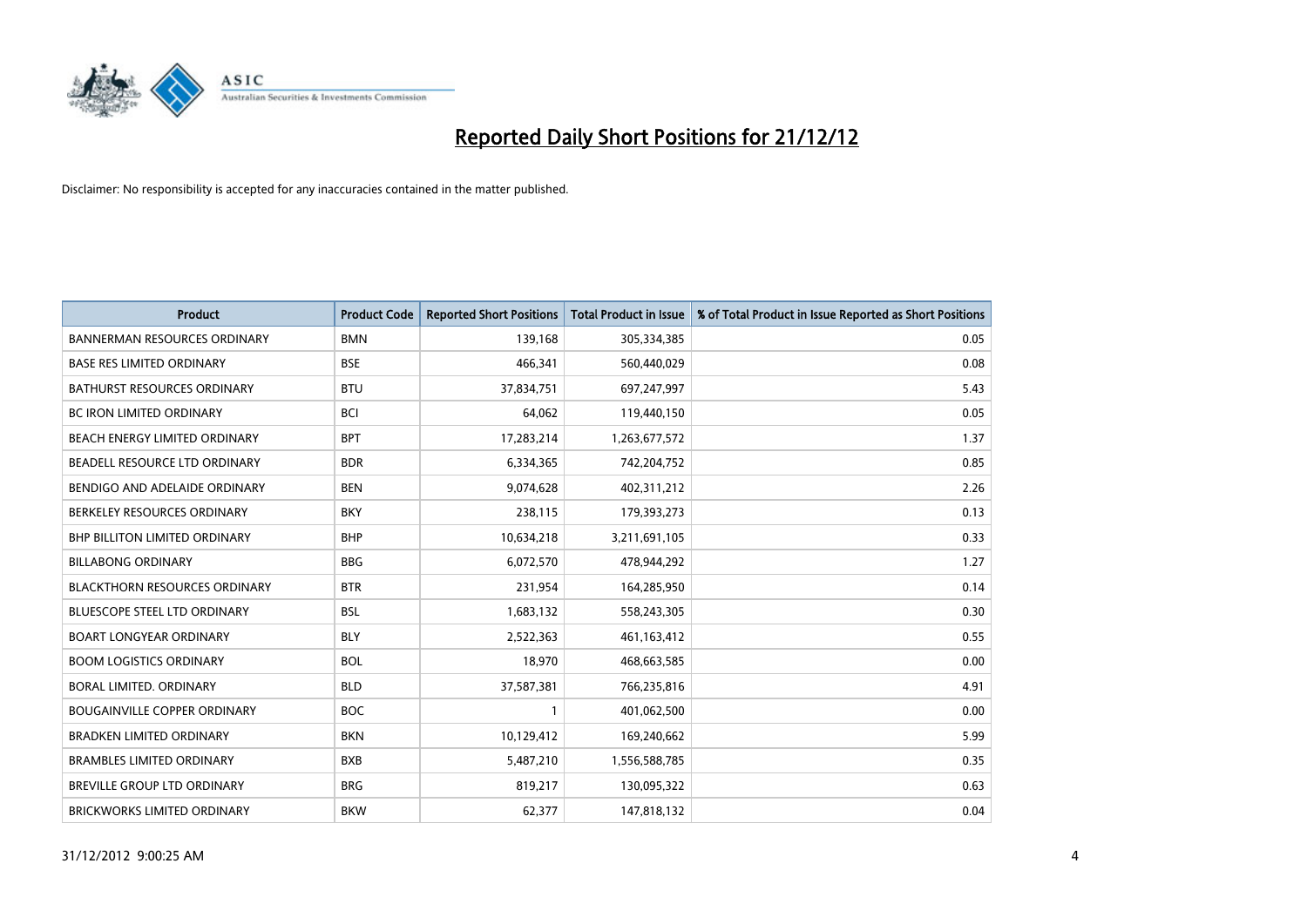

| <b>Product</b>                          | <b>Product Code</b> | <b>Reported Short Positions</b> | <b>Total Product in Issue</b> | % of Total Product in Issue Reported as Short Positions |
|-----------------------------------------|---------------------|---------------------------------|-------------------------------|---------------------------------------------------------|
| <b>BROCKMAN MINING LTD ORDINARY</b>     | <b>BCK</b>          | 91,872                          | 7,224,094,327                 | 0.00                                                    |
| BT INVESTMENT MNGMNT ORDINARY           | <b>BTT</b>          | 65,350                          | 268,989,279                   | 0.02                                                    |
| <b>BUCCANEER ENERGY LTD ORDINARY</b>    | <b>BCC</b>          | 1,066,316                       | 1,321,445,371                 | 0.08                                                    |
| <b>BURU ENERGY ORDINARY</b>             | <b>BRU</b>          | 11,528,118                      | 273,769,554                   | 4.21                                                    |
| <b>BWP TRUST ORDINARY UNITS</b>         | <b>BWP</b>          | 3,009,799                       | 533,645,790                   | 0.56                                                    |
| CABCHARGE AUSTRALIA ORDINARY            | CAB                 | 5,567,267                       | 120,430,683                   | 4.62                                                    |
| <b>CALIBRE GROUP LTD ORDINARY</b>       | <b>CGH</b>          | 513,535                         | 307,378,401                   | 0.17                                                    |
| CALTEX AUSTRALIA ORDINARY               | <b>CTX</b>          | 5,053,793                       | 270,000,000                   | 1.87                                                    |
| CAPE LAMBERT RES LTD ORDINARY           | <b>CFE</b>          | 832,523                         | 689,108,792                   | 0.12                                                    |
| CARABELLA RES LTD ORDINARY              | <b>CLR</b>          | 48,908                          | 152,361,547                   | 0.03                                                    |
| CARBON ENERGY ORDINARY                  | <b>CNX</b>          | 48,071                          | 778,451,954                   | 0.01                                                    |
| <b>CARDNO LIMITED ORDINARY</b>          | CDD                 | 5,660,263                       | 141,133,512                   | 4.01                                                    |
| <b>CARINDALE PROPERTY UNIT</b>          | <b>CDP</b>          | 8,000                           | 70,000,000                    | 0.01                                                    |
| CARNARVON PETROLEUM ORDINARY            | <b>CVN</b>          | 1,546,908                       | 937,257,700                   | 0.17                                                    |
| CARSALES.COM LTD ORDINARY               | <b>CRZ</b>          | 6,857,997                       | 235,760,995                   | 2.91                                                    |
| CEDAR WOODS PROP. ORDINARY              | <b>CWP</b>          | 5,001                           | 73,047,793                    | 0.01                                                    |
| CENTRAL PETROLEUM ORDINARY              | <b>CTP</b>          | 406,268                         | 1,386,978,365                 | 0.03                                                    |
| CENTRO RETAIL AUST ORD/UNIT STAPLED SEC | <b>CRF</b>          | 6,572,881                       | 1,427,391,696                 | 0.46                                                    |
| <b>CERAMIC FUEL CELLS ORDINARY</b>      | <b>CFU</b>          | 390                             | 1,559,231,320                 | 0.00                                                    |
| CFS RETAIL TRUST GRP STAPLED SECURITIES | <b>CFX</b>          | 33,707,680                      | 2,828,495,659                 | 1.19                                                    |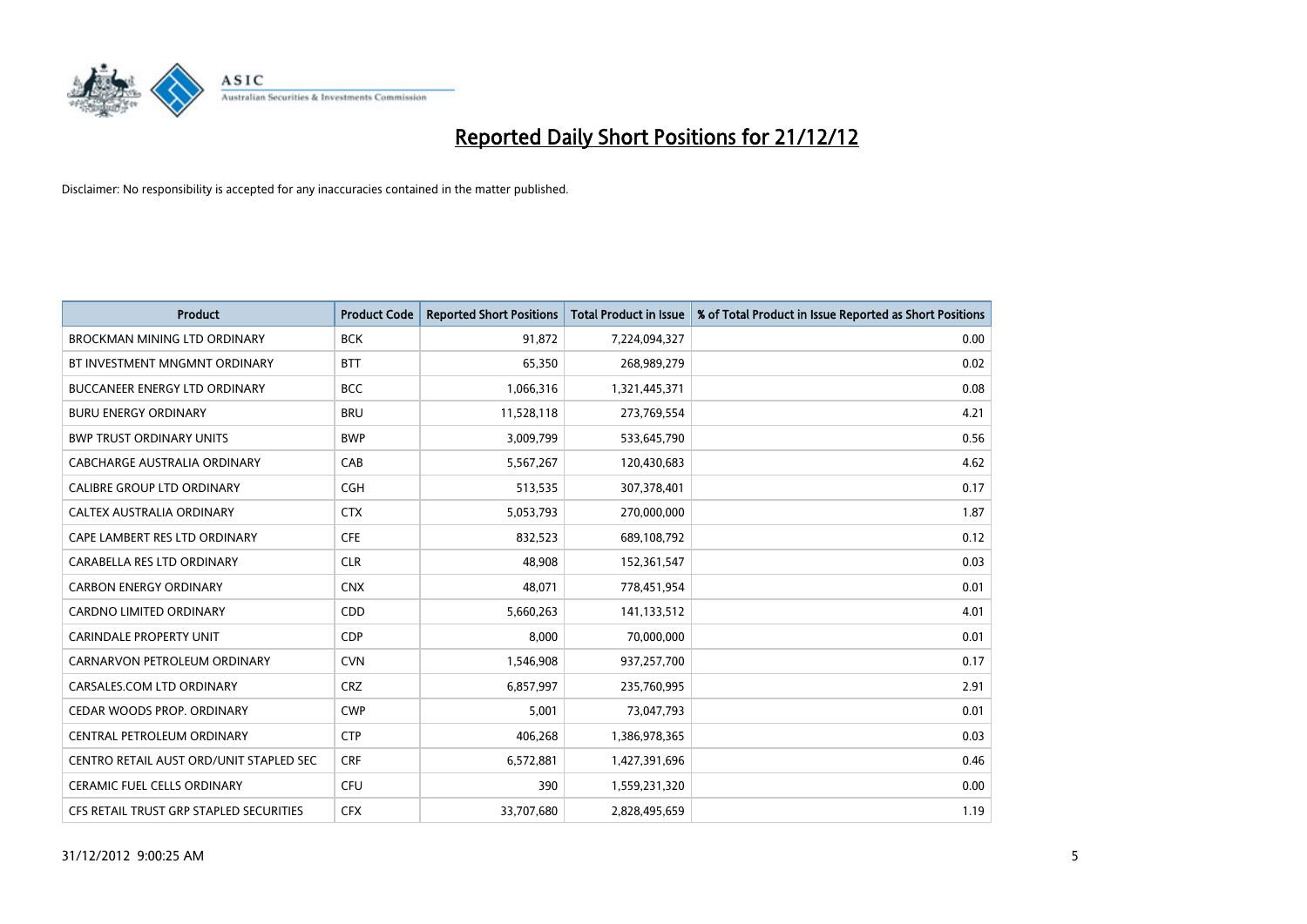

| <b>Product</b>                          | <b>Product Code</b> | <b>Reported Short Positions</b> | <b>Total Product in Issue</b> | % of Total Product in Issue Reported as Short Positions |
|-----------------------------------------|---------------------|---------------------------------|-------------------------------|---------------------------------------------------------|
| CHALLENGER DIV.PRO. STAPLED UNITS       | <b>CDI</b>          | 53,137                          | 214,101,013                   | 0.02                                                    |
| CHALLENGER LIMITED ORDINARY             | <b>CGF</b>          | 3,996,612                       | 544,652,710                   | 0.73                                                    |
| CHARTER HALL GROUP STAPLED US PROHIBIT. | <b>CHC</b>          | 413,130                         | 298,730,356                   | 0.14                                                    |
| <b>CHARTER HALL RETAIL UNITS</b>        | CQR                 | 858,721                         | 334,098,571                   | 0.26                                                    |
| <b>CHORUS LIMITED ORDINARY</b>          | <b>CNU</b>          | 1,047,683                       | 385,082,123                   | 0.27                                                    |
| CITIGOLD CORP LTD ORDINARY              | <b>CTO</b>          | 1,363,288                       | 1,352,907,765                 | 0.10                                                    |
| <b>CLOUGH LIMITED ORDINARY</b>          | <b>CLO</b>          | 122,697                         | 775,259,839                   | 0.02                                                    |
| <b>CNPR GRP UNITS/ORD STAPLED</b>       | <b>CNP</b>          | 2,537                           | 972,414,514                   | 0.00                                                    |
| COAL OF AFRICA LTD ORDINARY             | <b>CZA</b>          | 67,560                          | 800,951,034                   | 0.01                                                    |
| <b>COALSPUR MINES LTD ORDINARY</b>      | <b>CPL</b>          | 13,464,258                      | 620,729,899                   | 2.17                                                    |
| COCA-COLA AMATIL ORDINARY               | <b>CCL</b>          | 3,755,670                       | 762,133,414                   | 0.49                                                    |
| COCHLEAR LIMITED ORDINARY               | <b>COH</b>          | 4,857,743                       | 57,026,689                    | 8.52                                                    |
| <b>COCKATOO COAL ORDINARY</b>           | COK                 | 16,747,496                      | 1,016,746,908                 | 1.65                                                    |
| <b>CODAN LIMITED ORDINARY</b>           | <b>CDA</b>          | 50,001                          | 176,862,573                   | 0.03                                                    |
| <b>COLLINS FOODS LTD ORDINARY</b>       | <b>CKF</b>          | 320,971                         | 93,000,003                    | 0.35                                                    |
| COMMONWEALTH BANK, ORDINARY             | CBA                 | 14,048,064                      | 1,609,180,841                 | 0.87                                                    |
| <b>COMMONWEALTH PROP ORDINARY UNITS</b> | <b>CPA</b>          | 14,649,830                      | 2,347,003,413                 | 0.62                                                    |
| <b>COMPASS RESOURCES ORDINARY</b>       | <b>CMR</b>          | 7,472                           | 1,403,744,100                 | 0.00                                                    |
| <b>COMPUTERSHARE LTD ORDINARY</b>       | <b>CPU</b>          | 9,636,394                       | 555,664,059                   | 1.73                                                    |
| CONTINENTAL COAL LTD ORDINARY           | CCC                 | 983                             | 473,061,772                   | 0.00                                                    |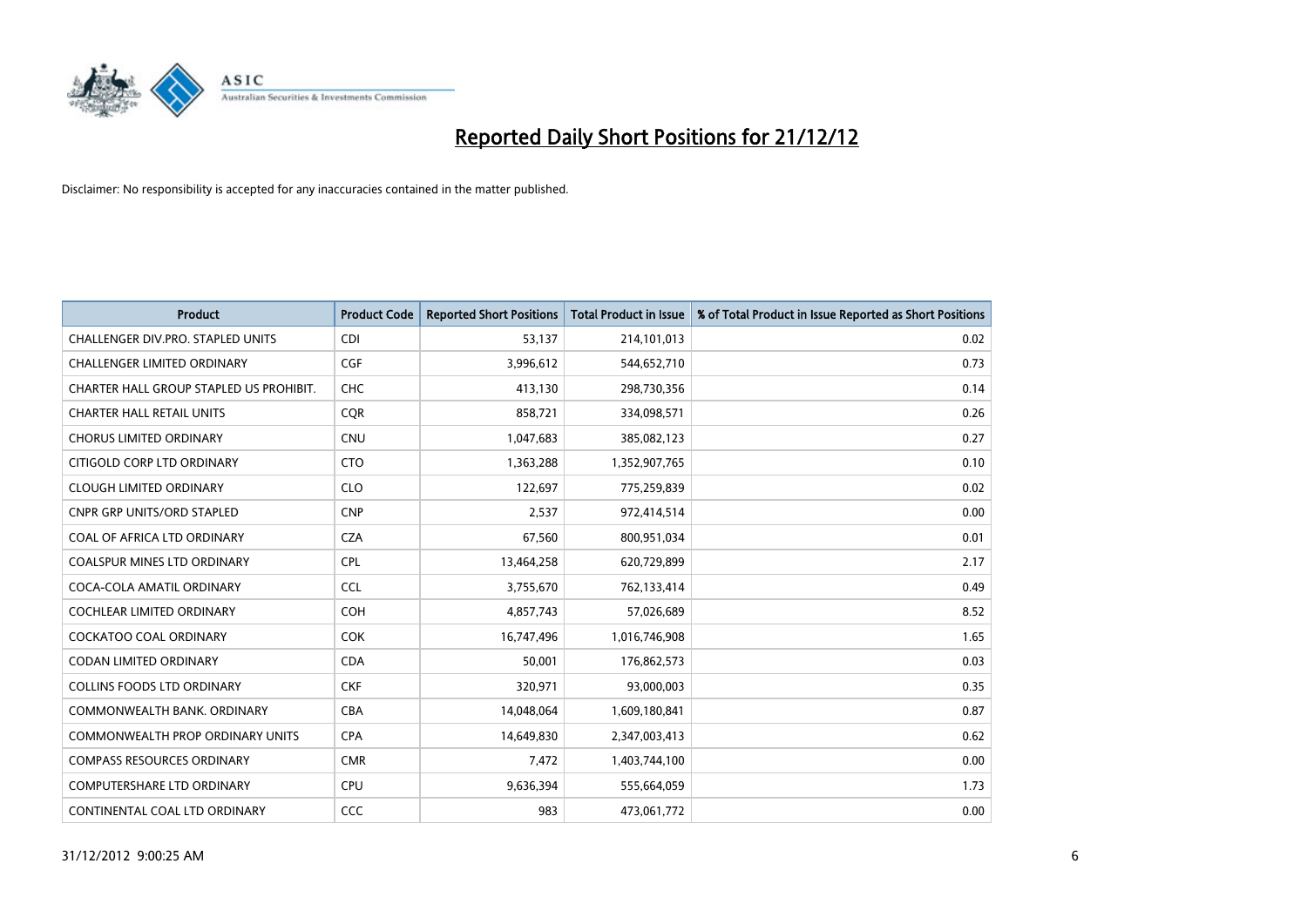

| <b>Product</b>                          | <b>Product Code</b> | <b>Reported Short Positions</b> | <b>Total Product in Issue</b> | % of Total Product in Issue Reported as Short Positions |
|-----------------------------------------|---------------------|---------------------------------|-------------------------------|---------------------------------------------------------|
| <b>COOPER ENERGY LTD ORDINARY</b>       | <b>COE</b>          | 228,859                         | 328,694,257                   | 0.07                                                    |
| CORP TRAVEL LIMITED ORDINARY            | <b>CTD</b>          | 134,863                         | 74,971,020                    | 0.18                                                    |
| <b>CREDIT CORP GROUP ORDINARY</b>       | <b>CCP</b>          | 48,280                          | 45,932,899                    | 0.11                                                    |
| <b>CROMWELL PROP STAPLED SECURITIES</b> | <b>CMW</b>          | 12,651,778                      | 1,407,704,638                 | 0.90                                                    |
| <b>CROWN LIMITED ORDINARY</b>           | <b>CWN</b>          | 5,803,960                       | 728,394,185                   | 0.80                                                    |
| <b>CSG LIMITED ORDINARY</b>             | CSV                 | 423,886                         | 280,426,698                   | 0.15                                                    |
| <b>CSL LIMITED ORDINARY</b>             | <b>CSL</b>          | 2,192,883                       | 500,112,419                   | 0.44                                                    |
| <b>CSR LIMITED ORDINARY</b>             | <b>CSR</b>          | 41,286,034                      | 506,000,315                   | 8.16                                                    |
| <b>CUDECO LIMITED ORDINARY</b>          | CDU                 | 4,288,998                       | 188,943,961                   | 2.27                                                    |
| DART ENERGY LTD ORDINARY                | <b>DTE</b>          | 15,609,911                      | 878,168,388                   | 1.78                                                    |
| DAVID JONES LIMITED ORDINARY            | <b>DJS</b>          | 54,739,048                      | 531,788,775                   | 10.29                                                   |
| <b>DECMIL GROUP LIMITED ORDINARY</b>    | <b>DCG</b>          | 955,087                         | 168,203,219                   | 0.57                                                    |
| DEVINE LIMITED ORDINARY                 | <b>DVN</b>          | 216,462                         | 158,730,556                   | 0.14                                                    |
| DEXUS PROPERTY GROUP STAPLED UNITS      | <b>DXS</b>          | 13,536,098                      | 4,839,024,176                 | 0.28                                                    |
| DISCOVERY METALS LTD ORDINARY           | <b>DML</b>          | 2,796,422                       | 486,986,451                   | 0.57                                                    |
| DOMINO PIZZA ENTERPR ORDINARY           | <b>DMP</b>          | 82,526                          | 70,192,674                    | 0.12                                                    |
| DORAY MINERALS LTD ORDINARY             | <b>DRM</b>          | 105,000                         | 139,200,101                   | 0.08                                                    |
| DOWNER EDI LIMITED ORDINARY             | <b>DOW</b>          | 7,788,712                       | 429,100,296                   | 1.82                                                    |
| DRILLSEARCH ENERGY ORDINARY             | <b>DLS</b>          | 1,289,917                       | 427,126,300                   | 0.30                                                    |
| DUET GROUP STAPLED US PROHIBIT.         | <b>DUE</b>          | 1,176,414                       | 1,158,216,750                 | 0.10                                                    |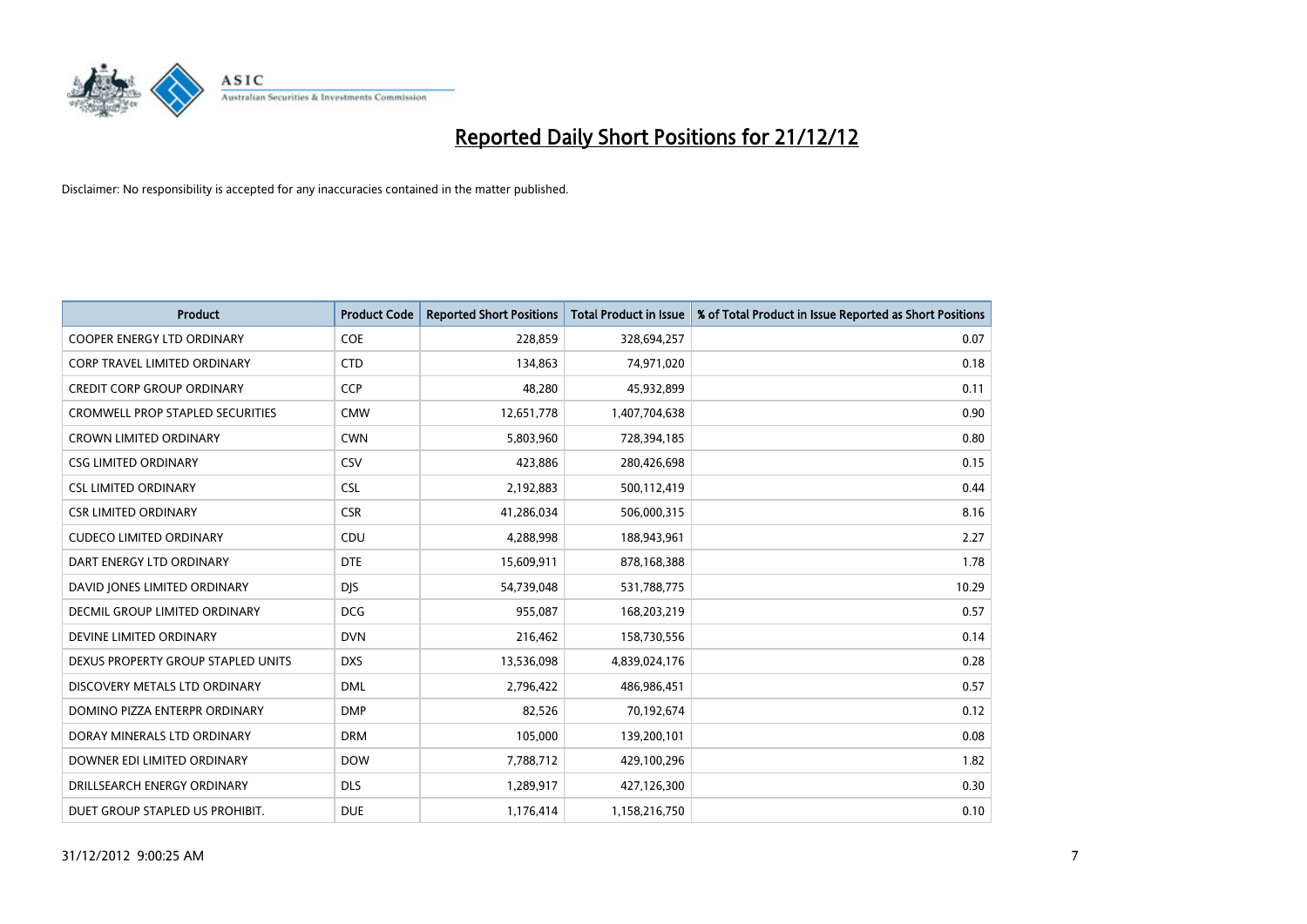

| <b>Product</b>                        | <b>Product Code</b> | <b>Reported Short Positions</b> | <b>Total Product in Issue</b> | % of Total Product in Issue Reported as Short Positions |
|---------------------------------------|---------------------|---------------------------------|-------------------------------|---------------------------------------------------------|
| DULUXGROUP LIMITED ORDINARY           | <b>DLX</b>          | 8,970,639                       | 371,961,273                   | 2.41                                                    |
| <b>DWS LTD ORDINARY</b>               | <b>DWS</b>          | 100,553                         | 132,362,763                   | 0.08                                                    |
| ECHO ENTERTAINMENT ORDINARY           | EGP                 | 10,328,587                      | 825,672,730                   | 1.25                                                    |
| ELDERS LIMITED ORDINARY               | <b>ELD</b>          | 19,206,114                      | 448,598,480                   | 4.28                                                    |
| ELEMENTAL MINERALS ORDINARY           | <b>ELM</b>          | 39.616                          | 280,156,422                   | 0.01                                                    |
| ELEMENTOS LIMITED ORDINARY            | <b>ELT</b>          | 16                              | 148,352,638                   | 0.00                                                    |
| <b>EMECO HOLDINGS ORDINARY</b>        | <b>EHL</b>          | 6,851,983                       | 599,675,707                   | 1.14                                                    |
| <b>ENDEAVOUR MIN CORP CDI 1:1</b>     | <b>EVR</b>          | 270,863                         | 126,365,941                   | 0.21                                                    |
| ENERGY RESOURCES ORDINARY 'A'         | <b>ERA</b>          | 7,002,035                       | 517,725,062                   | 1.35                                                    |
| <b>ENERGY WORLD CORPOR, ORDINARY</b>  | <b>EWC</b>          | 16,917,240                      | 1,734,166,672                 | 0.98                                                    |
| <b>ENVESTRA LIMITED ORDINARY</b>      | <b>ENV</b>          | 10,337,461                      | 1,603,333,497                 | 0.64                                                    |
| EQUATORIAL RES LTD ORDINARY           | EQX                 | 118,749                         | 117,235,353                   | 0.10                                                    |
| ETFS METALS. ETFS GOLD                | GOLD                | 2,001                           | 3,972,474                     | 0.05                                                    |
| EVOLUTION MINING LTD ORDINARY         | <b>EVN</b>          | 3,743,148                       | 708,092,989                   | 0.53                                                    |
| FAIRFAX MEDIA LTD ORDINARY            | <b>FXI</b>          | 298,157,755                     | 2,351,955,725                 | 12.68                                                   |
| <b>FAR LTD ORDINARY</b>               | <b>FAR</b>          | 21,000,000                      | 2,499,846,742                 | 0.84                                                    |
| FKP PROPERTY GROUP STAPLED SECURITIES | <b>FKP</b>          | 6,899,769                       | 321,578,705                   | 2.15                                                    |
| FLEETWOOD CORP ORDINARY               | <b>FWD</b>          | 2,898,760                       | 60,033,258                    | 4.83                                                    |
| FLETCHER BUILDING ORDINARY            | <b>FBU</b>          | 3,815,074                       | 684,793,538                   | 0.56                                                    |
| <b>FLEXIGROUP LIMITED ORDINARY</b>    | <b>FXL</b>          | 379.628                         | 287,469,669                   | 0.13                                                    |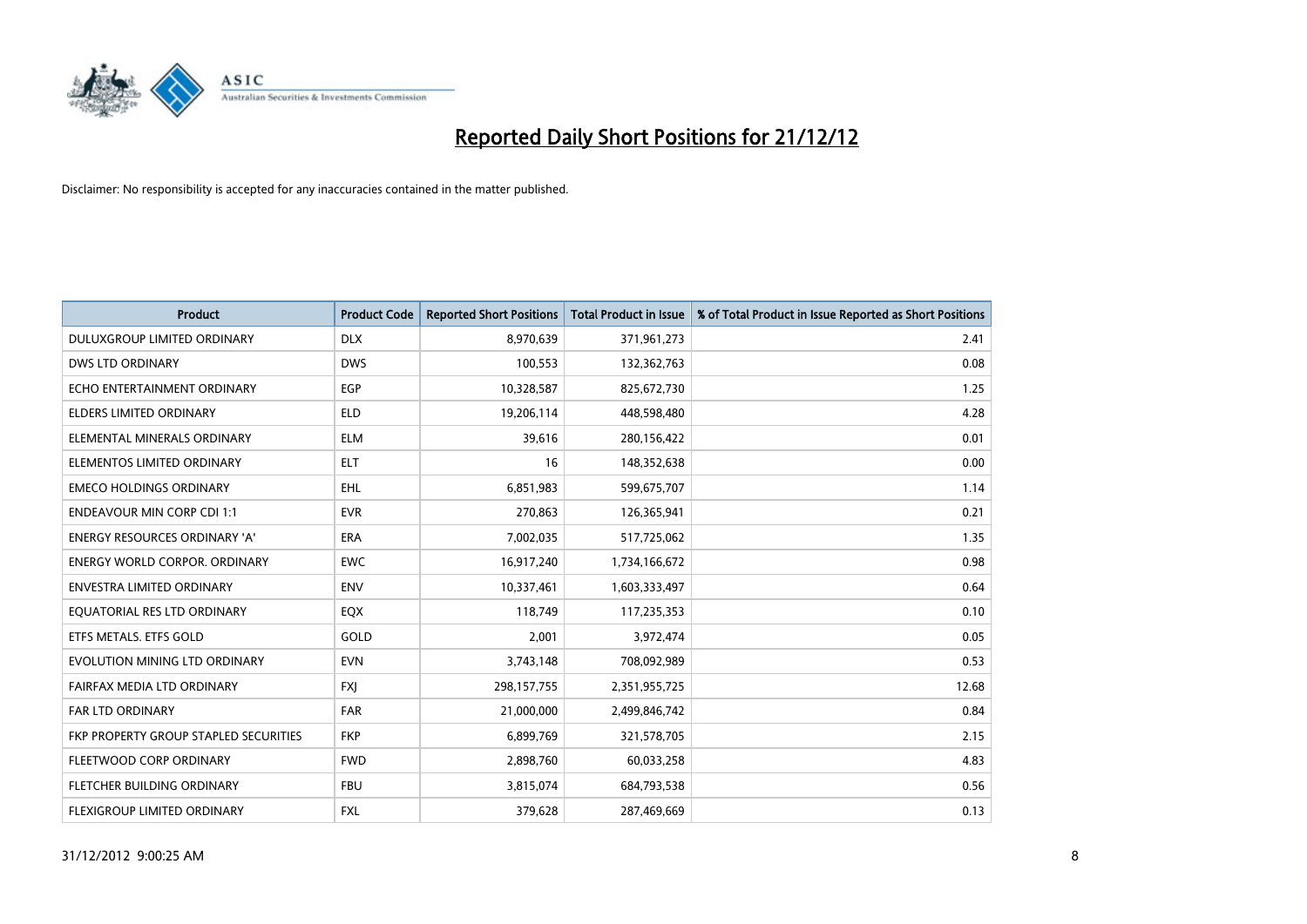

| <b>Product</b>                            | <b>Product Code</b> | <b>Reported Short Positions</b> | <b>Total Product in Issue</b> | % of Total Product in Issue Reported as Short Positions |
|-------------------------------------------|---------------------|---------------------------------|-------------------------------|---------------------------------------------------------|
| <b>FLIGHT CENTRE ORDINARY</b>             | <b>FLT</b>          | 12,658,950                      | 100,160,128                   | 12.64                                                   |
| FLINDERS MINES LTD ORDINARY               | <b>FMS</b>          | 774,629                         | 1,821,300,404                 | 0.04                                                    |
| <b>FOCUS MINERALS LTD ORDINARY</b>        | <b>FML</b>          | 158,163                         | 4,320,773,701                 | 0.00                                                    |
| FONTERRA SHARE FUND ORDINARY UNITS        | <b>FSF</b>          | 72,639                          | 95,454,540                    | 0.08                                                    |
| <b>FORGE GROUP LIMITED ORDINARY</b>       | FGE                 | 89,033                          | 86,169,014                    | 0.10                                                    |
| FORTESCUE METALS GRP ORDINARY             | <b>FMG</b>          | 181,662,710                     | 3,113,798,659                 | 5.83                                                    |
| <b>G.U.D. HOLDINGS ORDINARY</b>           | GUD                 | 969,265                         | 71,341,319                    | 1.36                                                    |
| <b>G8 EDUCATION LIMITED ORDINARY</b>      | <b>GEM</b>          | 175,029                         | 246,048,593                   | 0.07                                                    |
| <b>GALAXY RESOURCES ORDINARY</b>          | <b>GXY</b>          | 2,889,857                       | 560,357,421                   | 0.52                                                    |
| <b>GENETIC TECHNOLOGIES ORDINARY</b>      | <b>GTG</b>          | 782,100                         | 474,971,819                   | 0.16                                                    |
| <b>GEODYNAMICS LIMITED ORDINARY</b>       | GDY                 | 189,844                         | 406,452,608                   | 0.05                                                    |
| <b>GINDALBIE METALS LTD ORDINARY</b>      | <b>GBG</b>          | 20,956,445                      | 1,404,350,200                 | 1.49                                                    |
| <b>GOODMAN FIELDER, ORDINARY</b>          | GFF                 | 28,013,553                      | 1,955,559,207                 | 1.43                                                    |
| <b>GOODMAN GROUP STAPLED US PROHIBIT.</b> | <b>GMG</b>          | 5,405,939                       | 1,701,681,304                 | 0.32                                                    |
| <b>GPT GROUP STAPLED SEC.</b>             | <b>GPT</b>          | 8,141,346                       | 1,766,785,075                 | 0.46                                                    |
| <b>GRAINCORP LIMITED A CLASS ORDINARY</b> | <b>GNC</b>          | 1,449,501                       | 228,241,481                   | 0.64                                                    |
| <b>GRANGE RESOURCES, ORDINARY</b>         | <b>GRR</b>          | 1,159,612                       | 1,155,487,102                 | 0.10                                                    |
| <b>GREENLAND MIN EN LTD ORDINARY</b>      | GGG                 | 4,559,578                       | 567,912,409                   | 0.80                                                    |
| <b>GRYPHON MINERALS LTD ORDINARY</b>      | GRY                 | 12,058,165                      | 400,464,983                   | 3.01                                                    |
| <b>GUILDFORD COAL LTD ORDINARY</b>        | <b>GUF</b>          | 1,453,263                       | 521,046,899                   | 0.28                                                    |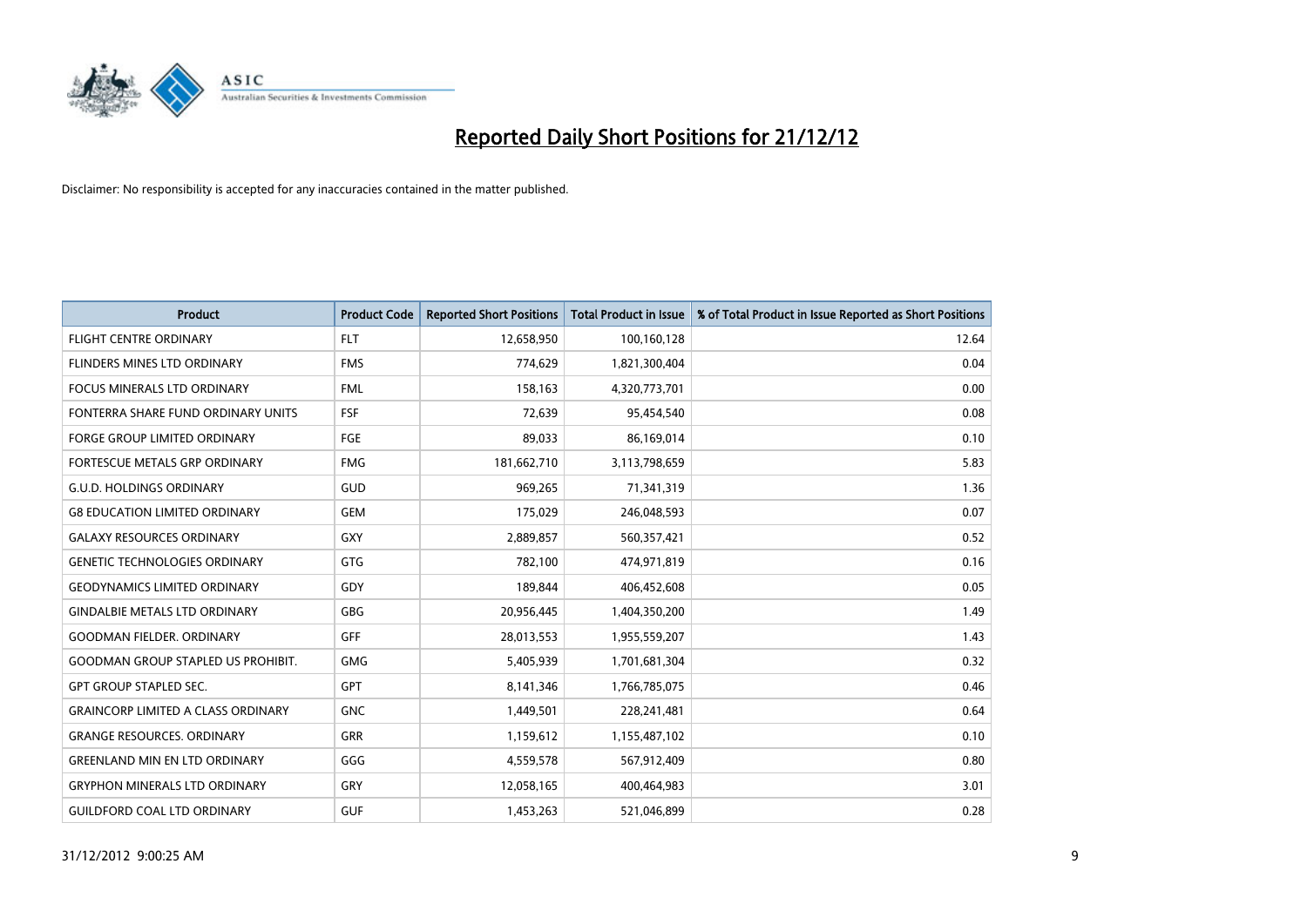

| <b>Product</b>                      | <b>Product Code</b> | <b>Reported Short Positions</b> | <b>Total Product in Issue</b> | % of Total Product in Issue Reported as Short Positions |
|-------------------------------------|---------------------|---------------------------------|-------------------------------|---------------------------------------------------------|
| <b>GUNNS LIMITED ORDINARY</b>       | <b>GNS</b>          | 51,485,830                      | 848,401,559                   | 6.07                                                    |
| <b>GWA GROUP LTD ORDINARY</b>       | <b>GWA</b>          | 10,310,006                      | 304,706,899                   | 3.38                                                    |
| HARVEY NORMAN ORDINARY              | <b>HVN</b>          | 118,307,357                     | 1,062,316,784                 | 11.14                                                   |
| HASTIE GROUP LIMITED ORDINARY       | <b>HST</b>          | 233,914                         | 137,353,504                   | 0.17                                                    |
| <b>HENDERSON GROUP CDI 1:1</b>      | <b>HGG</b>          | 1,285,202                       | 709,662,473                   | 0.18                                                    |
| HFA HOLDINGS LIMITED ORDINARY       | <b>HFA</b>          | 3,809                           | 117,332,831                   | 0.00                                                    |
| HILLGROVE RES LTD ORDINARY          | <b>HGO</b>          | 3,410,553                       | 1,022,760,221                 | 0.33                                                    |
| HILLS HOLDINGS LTD ORDINARY         | <b>HIL</b>          | 3,266,180                       | 246,500,444                   | 1.33                                                    |
| HORIZON OIL LIMITED ORDINARY        | <b>HZN</b>          | 36,080,770                      | 1,130,811,515                 | 3.19                                                    |
| HOT CHILI LTD ORDINARY              | <b>HCH</b>          | 997,524                         | 284,276,224                   | 0.35                                                    |
| <b>ICON ENERGY LIMITED ORDINARY</b> | <b>ICN</b>          | 16,678                          | 533,391,210                   | 0.00                                                    |
| <b>IINET LIMITED ORDINARY</b>       | <b>IIN</b>          | 143,723                         | 161,238,847                   | 0.09                                                    |
| <b>ILUKA RESOURCES ORDINARY</b>     | ILU                 | 64,890,385                      | 418,700,517                   | 15.50                                                   |
| <b>IMDEX LIMITED ORDINARY</b>       | <b>IMD</b>          | 836,053                         | 210,473,188                   | 0.40                                                    |
| <b>INCITEC PIVOT ORDINARY</b>       | IPL                 | 4,130,966                       | 1,628,730,107                 | 0.25                                                    |
| <b>INDEPENDENCE GROUP ORDINARY</b>  | <b>IGO</b>          | 3,282,306                       | 232,882,535                   | 1.41                                                    |
| <b>INDOPHIL RESOURCES ORDINARY</b>  | <b>IRN</b>          | 427,299                         | 1,203,146,194                 | 0.04                                                    |
| INFIGEN ENERGY STAPLED SECURITIES   | IFN                 | 3,384,110                       | 762,265,972                   | 0.44                                                    |
| <b>INSURANCE AUSTRALIA ORDINARY</b> | IAG                 | 5,144,792                       | 2,079,034,021                 | 0.25                                                    |
| INTEGRA MINING LTD. ORDINARY        | <b>IGR</b>          | 1,836,262                       | 934,440,899                   | 0.20                                                    |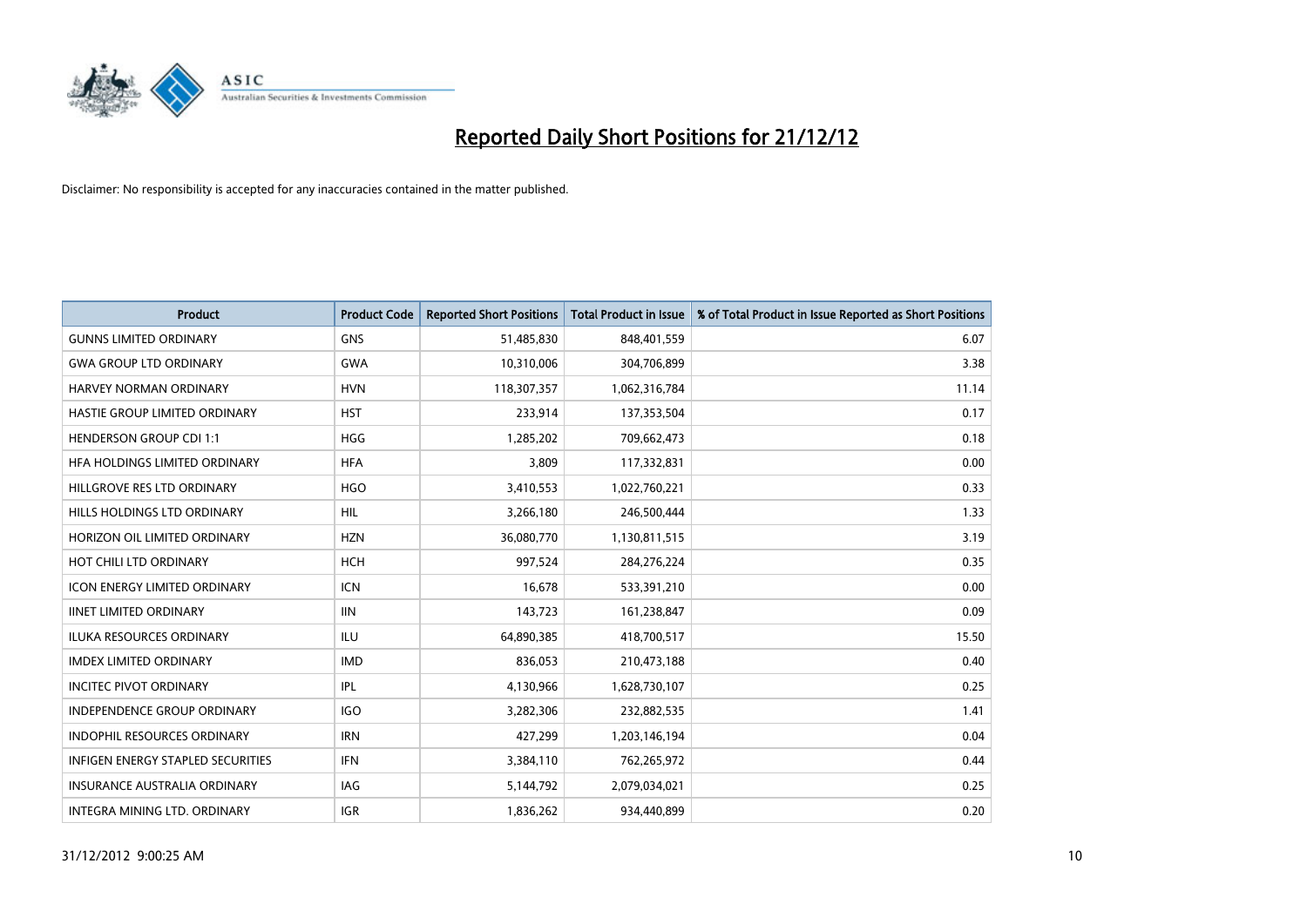

| <b>Product</b>                                  | <b>Product Code</b> | <b>Reported Short Positions</b> | <b>Total Product in Issue</b> | % of Total Product in Issue Reported as Short Positions |
|-------------------------------------------------|---------------------|---------------------------------|-------------------------------|---------------------------------------------------------|
| <b>INTEGRATED RESEARCH ORDINARY</b>             | IRI                 | 8,745                           | 168,359,453                   | 0.01                                                    |
| <b>INTREPID MINES ORDINARY</b>                  | <b>IAU</b>          | 11,308,579                      | 555,419,975                   | 2.04                                                    |
| <b>INVESTA OFFICE FUND STAPLED SECURITIES</b>   | <b>IOF</b>          | 3,050,783                       | 614,047,458                   | 0.50                                                    |
| <b>INVOCARE LIMITED ORDINARY</b>                | <b>IVC</b>          | 3,298,680                       | 110,030,298                   | 3.00                                                    |
| <b>ION LIMITED ORDINARY</b>                     | <b>ION</b>          | 164,453                         | 256,365,105                   | 0.06                                                    |
| <b>IOOF HOLDINGS LTD ORDINARY</b>               | IFL.                | 1,389,936                       | 229,794,395                   | 0.60                                                    |
| <b>IRESS LIMITED ORDINARY</b>                   | <b>IRE</b>          | 2,141,069                       | 128,620,231                   | 1.66                                                    |
| <b>IRON ORE HOLDINGS ORDINARY</b>               | <b>IOH</b>          | 39,352                          | 161,174,005                   | 0.02                                                    |
| ISHARES GLB HEALTH CDI 1:1                      | X                   | 4.049                           | 13,050,000                    | 0.03                                                    |
| <b>ISHARES MSCI BRIC CDI 1:1</b>                | <b>IBK</b>          | 16,953                          | 3,650,000                     | 0.46                                                    |
| ISHARES MSCI EAFE CDI 1:1                       | <b>IVE</b>          | 6,892                           | 590,400,000                   | 0.00                                                    |
| ISHARES MSCI EM MKTS CDI 1:1                    | IEM                 | 26,170                          | 425,700,000                   | 0.01                                                    |
| ISHARES S&P 500 CDI 1:1                         | <b>IVV</b>          | 11,557                          | 116,350,000                   | 0.01                                                    |
| ISHARES S&P ASIA 50 CDI 1:1                     | IAA                 | 21,010                          | 1,700,000                     | 1.24                                                    |
| ISHARES S&P EU 350 CDI 1:1                      | <b>IEU</b>          | 25,616                          | 50,800,000                    | 0.05                                                    |
| <b>IVANHOE AUSTRALIA ORDINARY</b>               | <b>IVA</b>          | 1,972,281                       | 714,483,151                   | 0.28                                                    |
| <b>JAMES HARDIE INDUST CHESS DEPOSITARY INT</b> | <b>IHX</b>          | 9,324,956                       | 440,912,727                   | 2.11                                                    |
| <b>IB HI-FI LIMITED ORDINARY</b>                | <b>IBH</b>          | 19,951,469                      | 98,850,643                    | 20.18                                                   |
| <b>JUPITER MINES ORDINARY</b>                   | <b>IMS</b>          | 1,672                           | 2,281,835,383                 | 0.00                                                    |
| KAGARA LTD ORDINARY                             | KZL                 | 2,999,122                       | 798,953,117                   | 0.38                                                    |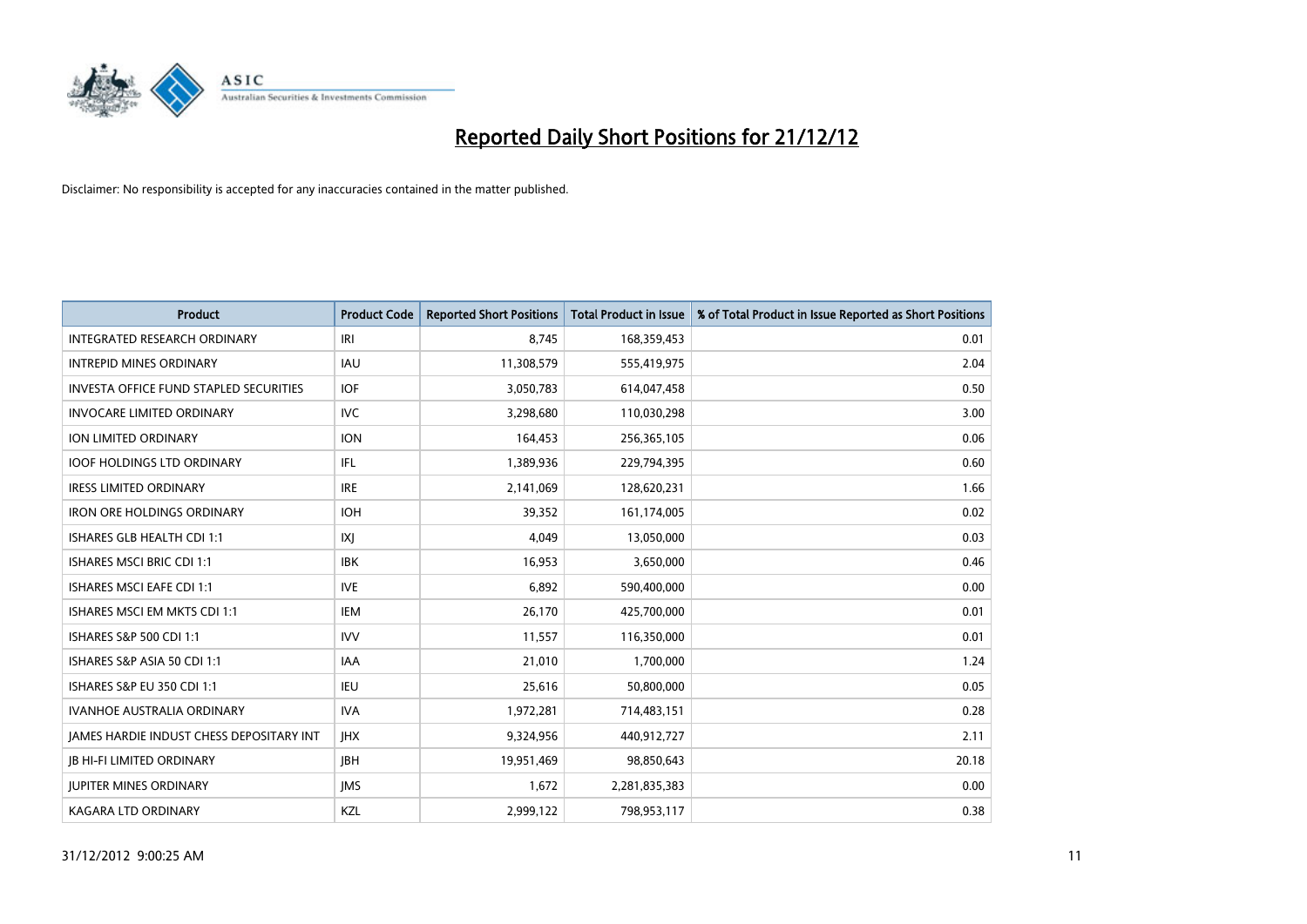

| <b>Product</b>                        | <b>Product Code</b> | <b>Reported Short Positions</b> | <b>Total Product in Issue</b> | % of Total Product in Issue Reported as Short Positions |
|---------------------------------------|---------------------|---------------------------------|-------------------------------|---------------------------------------------------------|
| KANGAROO RES LTD ORDINARY             | <b>KRL</b>          | 191,687                         | 3,434,430,012                 | 0.01                                                    |
| KAROON GAS AUSTRALIA ORDINARY         | <b>KAR</b>          | 156,616                         | 221,420,769                   | 0.07                                                    |
| KATHMANDU HOLD LTD ORDINARY           | <b>KMD</b>          | 658,640                         | 200,215,894                   | 0.33                                                    |
| <b>KBL MINING LIMITED ORDINARY</b>    | <b>KBL</b>          | 1,820                           | 293,535,629                   | 0.00                                                    |
| <b>KENTOR GOLD LIMITED ORDINARY</b>   | KGL                 | 275                             | 140,040,563                   | 0.00                                                    |
| KINGSGATE CONSOLID. ORDINARY          | <b>KCN</b>          | 6,451,207                       | 151,828,173                   | 4.25                                                    |
| KINGSROSE MINING LTD ORDINARY         | <b>KRM</b>          | 28,914                          | 290,261,517                   | 0.01                                                    |
| LEIGHTON HOLDINGS ORDINARY            | LEI                 | 8,281,187                       | 337,164,188                   | 2.46                                                    |
| LEND LEASE GROUP UNIT/ORD STAPLED     | LLC                 | 5,140,824                       | 574,351,883                   | 0.90                                                    |
| LINC ENERGY LTD ORDINARY              | <b>LNC</b>          | 22,810,529                      | 504,487,631                   | 4.52                                                    |
| LIQUEFIED NATURAL ORDINARY            | <b>LNG</b>          | 272,800                         | 267,699,015                   | 0.10                                                    |
| LYCOPODIUM LIMITED ORDINARY           | LYL                 | 602                             | 38,755,103                    | 0.00                                                    |
| LYNAS CORPORATION ORDINARY            | <b>LYC</b>          | 117,423,342                     | 1,960,801,292                 | 5.99                                                    |
| <b>M2 TELECOMMUNICATION ORDINARY</b>  | <b>MTU</b>          | 5,072,574                       | 157,976,251                   | 3.21                                                    |
| <b>MACA LIMITED ORDINARY</b>          | <b>MLD</b>          | 893,378                         | 150,000,000                   | 0.60                                                    |
| <b>MACMAHON HOLDINGS ORDINARY</b>     | <b>MAH</b>          | 20,310,224                      | 1,020,539,461                 | 1.99                                                    |
| MACO ATLAS ROADS GRP ORDINARY STAPLED | <b>MQA</b>          | 4,681,087                       | 478,531,436                   | 0.98                                                    |
| MACQUARIE GROUP LTD ORDINARY          | <b>MOG</b>          | 5,761,043                       | 339,178,329                   | 1.70                                                    |
| MAGELLAN FIN GRP LTD ORDINARY         | <b>MFG</b>          | 1,700                           | 152,558,341                   | 0.00                                                    |
| <b>MATRIX C &amp; E LTD ORDINARY</b>  | <b>MCE</b>          | 4,046,127                       | 94,555,428                    | 4.28                                                    |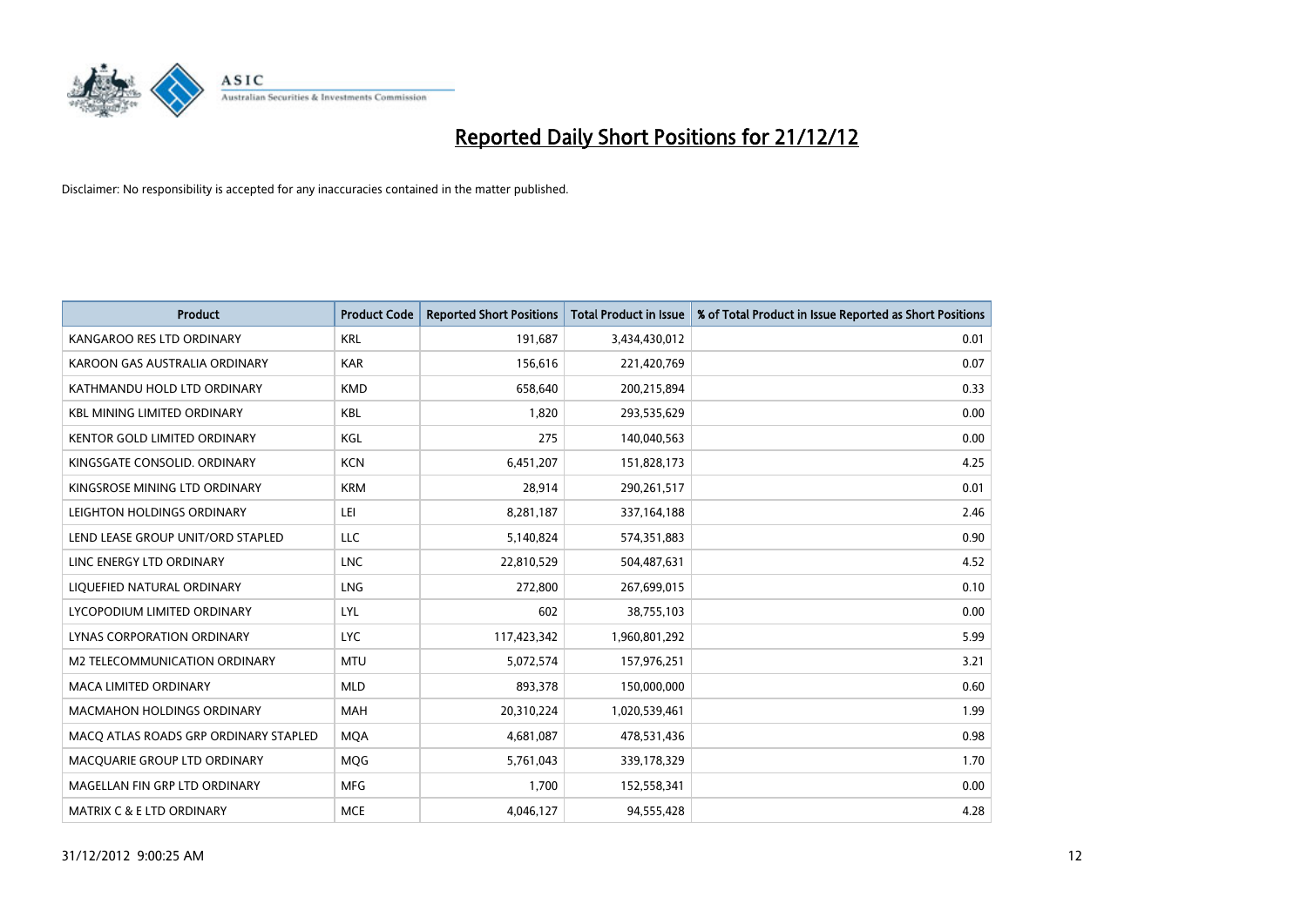

| <b>Product</b>                    | <b>Product Code</b> | <b>Reported Short Positions</b> | <b>Total Product in Issue</b> | % of Total Product in Issue Reported as Short Positions |
|-----------------------------------|---------------------|---------------------------------|-------------------------------|---------------------------------------------------------|
| <b>MAVERICK DRILLING ORDINARY</b> | <b>MAD</b>          | 9,689,065                       | 452,726,751                   | 2.14                                                    |
| MAYNE PHARMA LTD ORDINARY         | <b>MYX</b>          | 1,175,175                       | 481,560,463                   | 0.24                                                    |
| MCMILLAN SHAKESPEARE ORDINARY     | <b>MMS</b>          | 940,863                         | 74,523,965                    | 1.26                                                    |
| MEDUSA MINING LTD ORDINARY        | <b>MML</b>          | 2,589,569                       | 188,903,911                   | 1.37                                                    |
| MELBOURNE IT LIMITED ORDINARY     | MLB                 | 492,222                         | 82,451,363                    | 0.60                                                    |
| MEO AUSTRALIA LTD ORDINARY        | <b>MEO</b>          | 11,213                          | 627,264,587                   | 0.00                                                    |
| <b>MERMAID MARINE ORDINARY</b>    | <b>MRM</b>          | 1,189,167                       | 223,694,865                   | 0.53                                                    |
| MESOBLAST LIMITED ORDINARY        | <b>MSB</b>          | 15,274,823                      | 287,132,832                   | 5.32                                                    |
| METALS X LIMITED ORDINARY         | <b>MLX</b>          | 4,702,150                       | 1,651,766,110                 | 0.28                                                    |
| METCASH LIMITED ORDINARY          | <b>MTS</b>          | 91,452,215                      | 880,704,786                   | 10.38                                                   |
| METGASCO LIMITED ORDINARY         | <b>MEL</b>          | 65,000                          | 445,158,802                   | 0.01                                                    |
| METMINCO LIMITED ORDINARY         | <b>MNC</b>          | 63,869                          | 1,749,543,023                 | 0.00                                                    |
| MICLYN EXP OFFSHR ORDINARY        | <b>MIO</b>          | 149,597                         | 278,639,188                   | 0.05                                                    |
| MILTON CORPORATION ORDINARY       | <b>MLT</b>          | 12,800                          | 121,625,655                   | 0.01                                                    |
| MINCOR RESOURCES NL ORDINARY      | <b>MCR</b>          | 2,268,193                       | 188,208,274                   | 1.21                                                    |
| MINERAL DEPOSITS ORDINARY         | <b>MDL</b>          | 263,199                         | 83,538,786                    | 0.32                                                    |
| MINERAL RESOURCES. ORDINARY       | <b>MIN</b>          | 2,749,647                       | 185,333,269                   | 1.48                                                    |
| MIRABELA NICKEL LTD ORDINARY      | <b>MBN</b>          | 8,043,679                       | 876,582,736                   | 0.92                                                    |
| MIRVAC GROUP STAPLED SECURITIES   | <b>MGR</b>          | 4,237,957                       | 3,425,587,451                 | 0.12                                                    |
| MOLOPO ENERGY LTD ORDINARY        | <b>MPO</b>          | 725,694                         | 245,849,711                   | 0.30                                                    |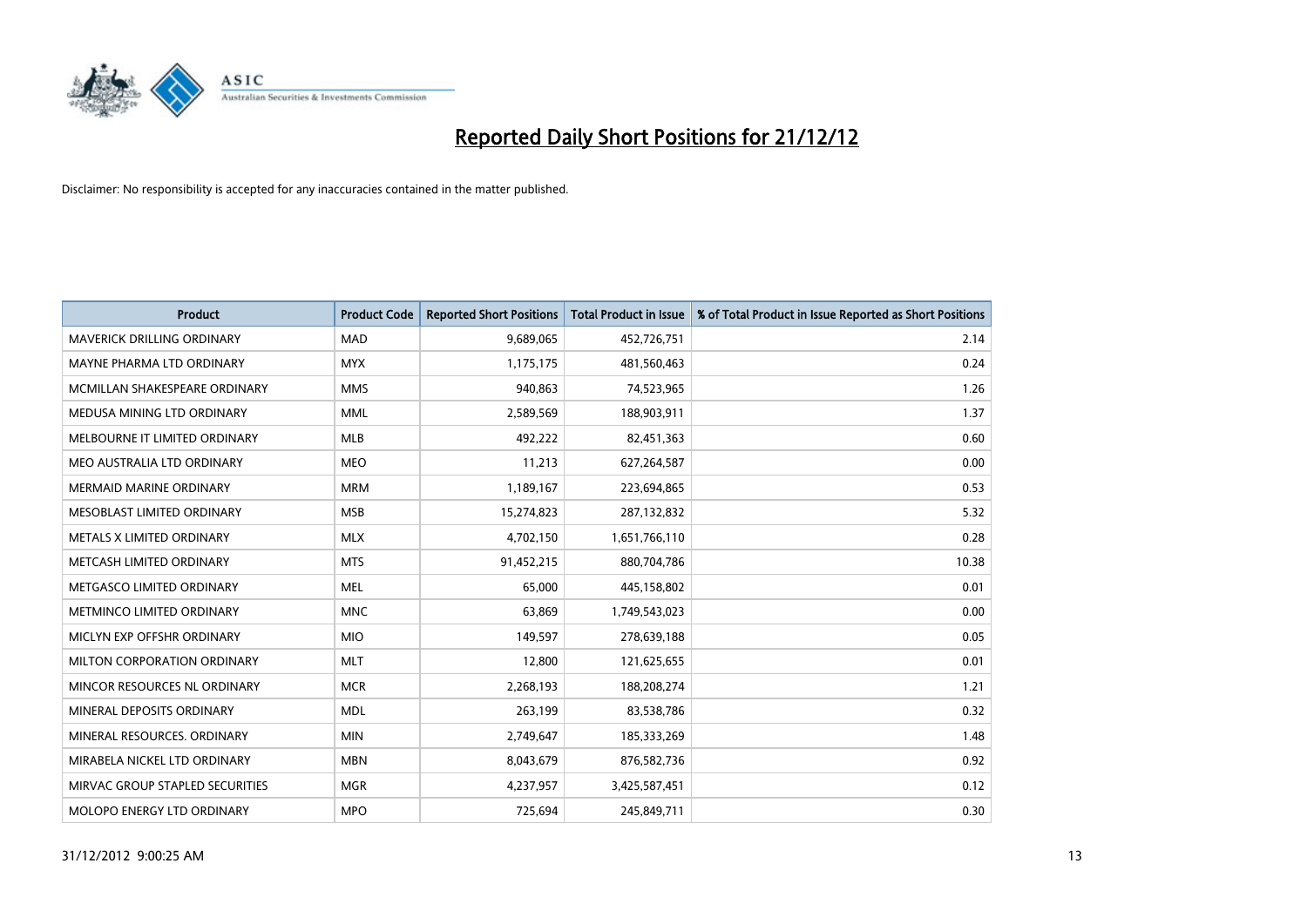

| <b>Product</b>                     | <b>Product Code</b> | <b>Reported Short Positions</b> | <b>Total Product in Issue</b> | % of Total Product in Issue Reported as Short Positions |
|------------------------------------|---------------------|---------------------------------|-------------------------------|---------------------------------------------------------|
| <b>MONADELPHOUS GROUP ORDINARY</b> | <b>MND</b>          | 6,745,423                       | 90,663,543                    | 7.44                                                    |
| MORTGAGE CHOICE LTD ORDINARY       | <b>MOC</b>          | 2,410,978                       | 123,431,282                   | 1.95                                                    |
| <b>MOUNT GIBSON IRON ORDINARY</b>  | <b>MGX</b>          | 4,878,035                       | 1,090,584,232                 | 0.45                                                    |
| MULTIPLEX SITES SITES              | <b>MXUPA</b>        | 554                             | 4,500,000                     | 0.01                                                    |
| MURCHISON METALS LTD ORDINARY      | <b>MMX</b>          | 6,139,265                       | 450,427,346                   | 1.36                                                    |
| MYER HOLDINGS LTD ORDINARY         | <b>MYR</b>          | 79,144,395                      | 583,384,551                   | 13.57                                                   |
| <b>MYSTATE LIMITED ORDINARY</b>    | <b>MYS</b>          | 19,725                          | 87,117,374                    | 0.02                                                    |
| NATIONAL AUST. BANK ORDINARY       | <b>NAB</b>          | 10,098,883                      | 2,322,079,163                 | 0.43                                                    |
| NAVITAS LIMITED ORDINARY           | <b>NVT</b>          | 7,922,824                       | 375,367,918                   | 2.11                                                    |
| NEON ENERGY LIMITED ORDINARY       | <b>NEN</b>          | 3,426,738                       | 549,844,091                   | 0.62                                                    |
| NEPTUNE MARINE ORDINARY            | <b>NMS</b>          | 60                              | 1,843,891,566                 | 0.00                                                    |
| NEW HOPE CORPORATION ORDINARY      | <b>NHC</b>          | 2,481,068                       | 830,563,352                   | 0.30                                                    |
| NEWCREST MINING ORDINARY           | <b>NCM</b>          | 991,331                         | 765,906,839                   | 0.13                                                    |
| NEWS CORP A NON-VOTING CDI         | <b>NWSLV</b>        | 2,986,793                       | 1,536,753,909                 | 0.19                                                    |
| NEWS CORP B VOTING CDI             | <b>NWS</b>          | 1,638,702                       | 798,520,953                   | 0.21                                                    |
| NEWSAT LIMITED ORDINARY            | <b>NWT</b>          | 58,617                          | 233,052,157                   | 0.03                                                    |
| NEXTDC LIMITED ORDINARY            | <b>NXT</b>          | 3,702,430                       | 172,602,288                   | 2.15                                                    |
| NEXUS ENERGY LIMITED ORDINARY      | <b>NXS</b>          | 7,368,482                       | 1,329,821,159                 | 0.55                                                    |
| NIDO PETROLEUM ORDINARY            | <b>NDO</b>          | 105,313                         | 1,599,454,290                 | 0.01                                                    |
| NOBLE MINERAL RES ORDINARY         | <b>NMG</b>          | 3,080,771                       | 663,272,952                   | 0.46                                                    |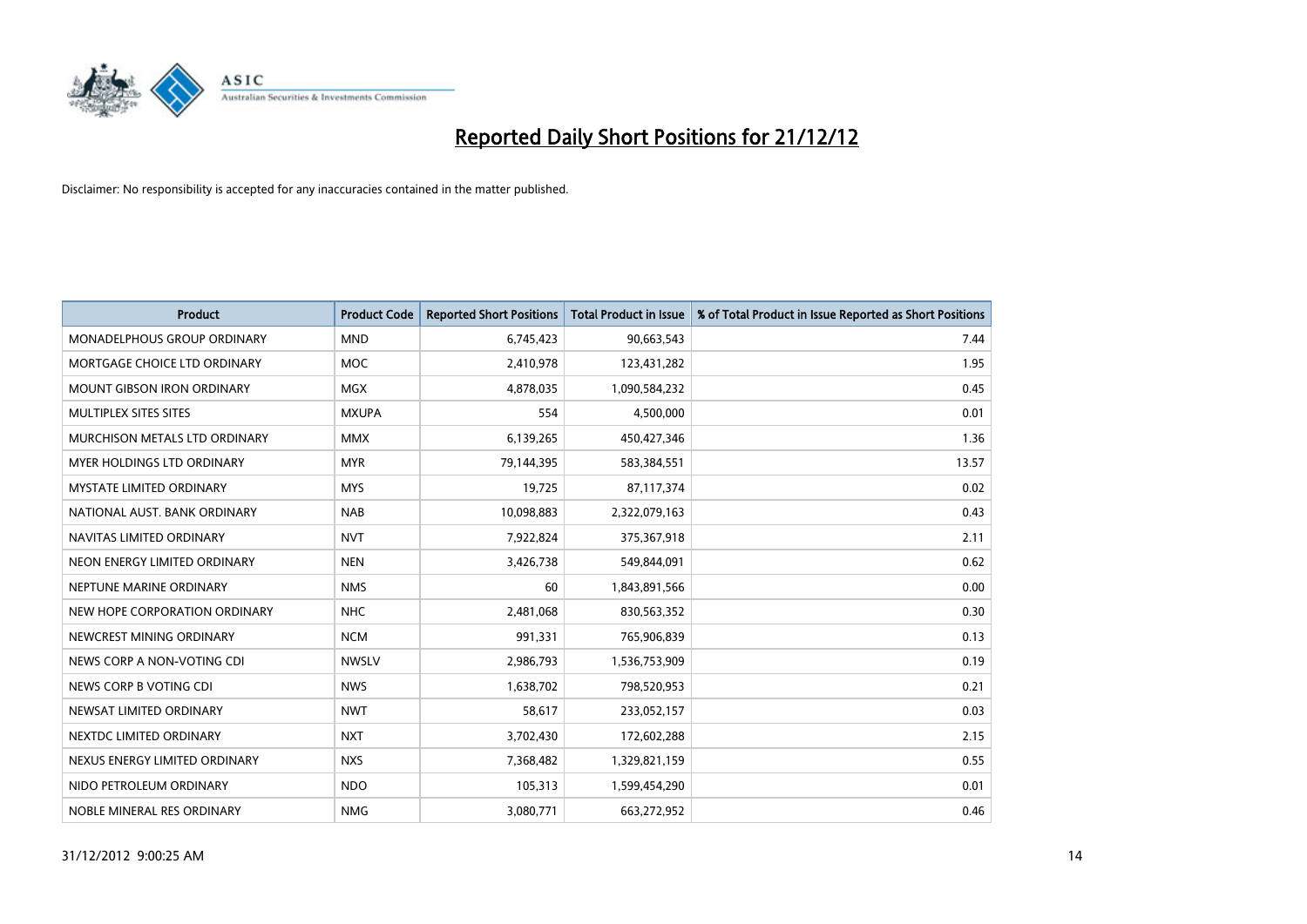

| <b>Product</b>                        | <b>Product Code</b> | <b>Reported Short Positions</b> | <b>Total Product in Issue</b> | % of Total Product in Issue Reported as Short Positions |
|---------------------------------------|---------------------|---------------------------------|-------------------------------|---------------------------------------------------------|
| NORFOLK GROUP ORDINARY                | <b>NFK</b>          | 50                              | 158,890,730                   | 0.00                                                    |
| NORTHERN IRON LTD ORDINARY            | <b>NFE</b>          | 3,332,495                       | 484,405,314                   | 0.69                                                    |
| NORTHERN STAR ORDINARY                | <b>NST</b>          | 4,265,443                       | 424,218,168                   | 1.01                                                    |
| NRW HOLDINGS LIMITED ORDINARY         | <b>NWH</b>          | 2,648,588                       | 278,888,011                   | 0.95                                                    |
| NUFARM LIMITED ORDINARY               | <b>NUF</b>          | 5,930,541                       | 262,721,422                   | 2.26                                                    |
| OAKTON LIMITED ORDINARY               | <b>OKN</b>          | 2,380                           | 91,721,874                    | 0.00                                                    |
| OCEANAGOLD CORP. CHESS DEPOSITARY INT | <b>OGC</b>          | 1,989,510                       | 293,278,752                   | 0.68                                                    |
| OIL SEARCH LTD ORDINARY               | OSH                 | 3,328,881                       | 1,334,756,742                 | 0.25                                                    |
| OM HOLDINGS LIMITED ORDINARY          | OMH                 | 4,002,133                       | 673,423,337                   | 0.59                                                    |
| ORICA LIMITED ORDINARY                | ORI                 | 3,586,139                       | 366,686,516                   | 0.98                                                    |
| ORIGIN ENERGY ORDINARY                | <b>ORG</b>          | 15,719,561                      | 1,093,867,077                 | 1.44                                                    |
| OROCOBRE LIMITED ORDINARY             | <b>ORE</b>          | 63,423                          | 117,745,140                   | 0.05                                                    |
| OROTONGROUP LIMITED ORDINARY          | ORL                 | 48,253                          | 40,880,902                    | 0.12                                                    |
| ORPHEUS ENERGY LTD ORDINARY           | <b>OEG</b>          | 67,200                          | 130,475,919                   | 0.05                                                    |
| OZ MINERALS ORDINARY                  | OZL                 | 4,744,378                       | 303,470,022                   | 1.56                                                    |
| <b>PACIFIC BRANDS ORDINARY</b>        | <b>PBG</b>          | 10,420,210                      | 912,915,695                   | 1.14                                                    |
| PALADIN ENERGY LTD ORDINARY           | <b>PDN</b>          | 67,102,162                      | 836,825,651                   | 8.02                                                    |
| PANAUST LIMITED ORDINARY              | <b>PNA</b>          | 4,893,429                       | 605,962,322                   | 0.81                                                    |
| PANCONTINENTAL OIL ORDINARY           | <b>PCL</b>          | 82,361                          | 1,150,994,096                 | 0.01                                                    |
| PANORAMIC RESOURCES ORDINARY          | PAN                 | 1,284,393                       | 256,058,555                   | 0.50                                                    |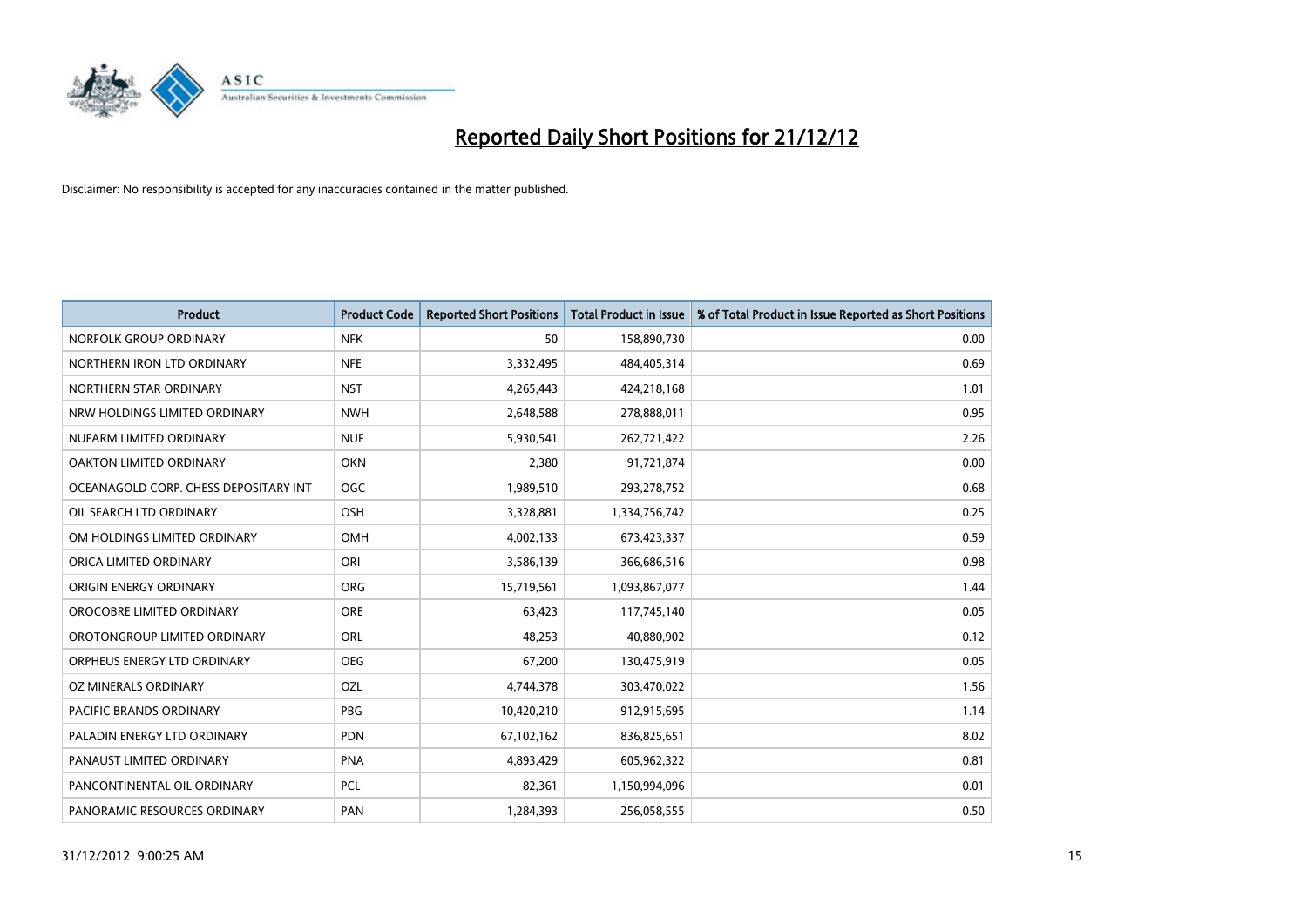

| <b>Product</b>                | <b>Product Code</b> | <b>Reported Short Positions</b> | <b>Total Product in Issue</b> | % of Total Product in Issue Reported as Short Positions |
|-------------------------------|---------------------|---------------------------------|-------------------------------|---------------------------------------------------------|
| PAPERLINX LIMITED ORDINARY    | <b>PPX</b>          | 68,231                          | 609,280,761                   | 0.01                                                    |
| PAPILLON RES LTD ORDINARY     | PIR                 | 2,700,938                       | 268,269,982                   | 1.01                                                    |
| PATTIES FOODS LTD ORDINARY    | PFL                 | 100,000                         | 139,065,639                   | 0.07                                                    |
| PEET LIMITED ORDINARY         | <b>PPC</b>          | 4,061,507                       | 321,013,141                   | 1.27                                                    |
| PERILYA LIMITED ORDINARY      | PEM                 | 514                             | 769,316,426                   | 0.00                                                    |
| PERPETUAL LIMITED ORDINARY    | PPT                 | 2,084,486                       | 41,980,678                    | 4.97                                                    |
| PERSEUS MINING LTD ORDINARY   | <b>PRU</b>          | 10,935,861                      | 457,962,088                   | 2.39                                                    |
| PHARMAXIS LTD ORDINARY        | <b>PXS</b>          | 6,786,801                       | 308,543,389                   | 2.20                                                    |
| PLATINUM ASSET ORDINARY       | <b>PTM</b>          | 12,451,070                      | 561,347,878                   | 2.22                                                    |
| PLATINUM AUSTRALIA ORDINARY   | <b>PLA</b>          | 836,127                         | 504,968,043                   | 0.17                                                    |
| PMP LIMITED ORDINARY          | <b>PMP</b>          | 206,072                         | 323,781,124                   | 0.06                                                    |
| PRAIRIE DOWNS METALS ORDINARY | PDZ                 | 50,000                          | 104,440,598                   | 0.05                                                    |
| PRANA BIOTECHNOLOGY ORDINARY  | PBT                 | 73,000                          | 340,689,928                   | 0.02                                                    |
| PREMIER INVESTMENTS ORDINARY  | <b>PMV</b>          | 1,110,230                       | 155,260,478                   | 0.72                                                    |
| PRIMA BIOMED LTD ORDINARY     | <b>PRR</b>          | 6,288,810                       | 1,066,063,388                 | 0.59                                                    |
| PRIMARY HEALTH CARE ORDINARY  | <b>PRY</b>          | 27,537,232                      | 502,983,554                   | 5.47                                                    |
| PRIME MEDIA GRP LTD ORDINARY  | PRT                 | 68,701                          | 366,330,303                   | 0.02                                                    |
| PRIMEAG AUSTRALIA ORDINARY    | PAG                 | 13,378                          | 266,394,444                   | 0.01                                                    |
| PROGRAMMED ORDINARY           | <b>PRG</b>          | 242,058                         | 118,177,001                   | 0.20                                                    |
| PSIVIDA CORP CDI 1:1          | <b>PVA</b>          | 50,000                          | 8,941,306                     | 0.56                                                    |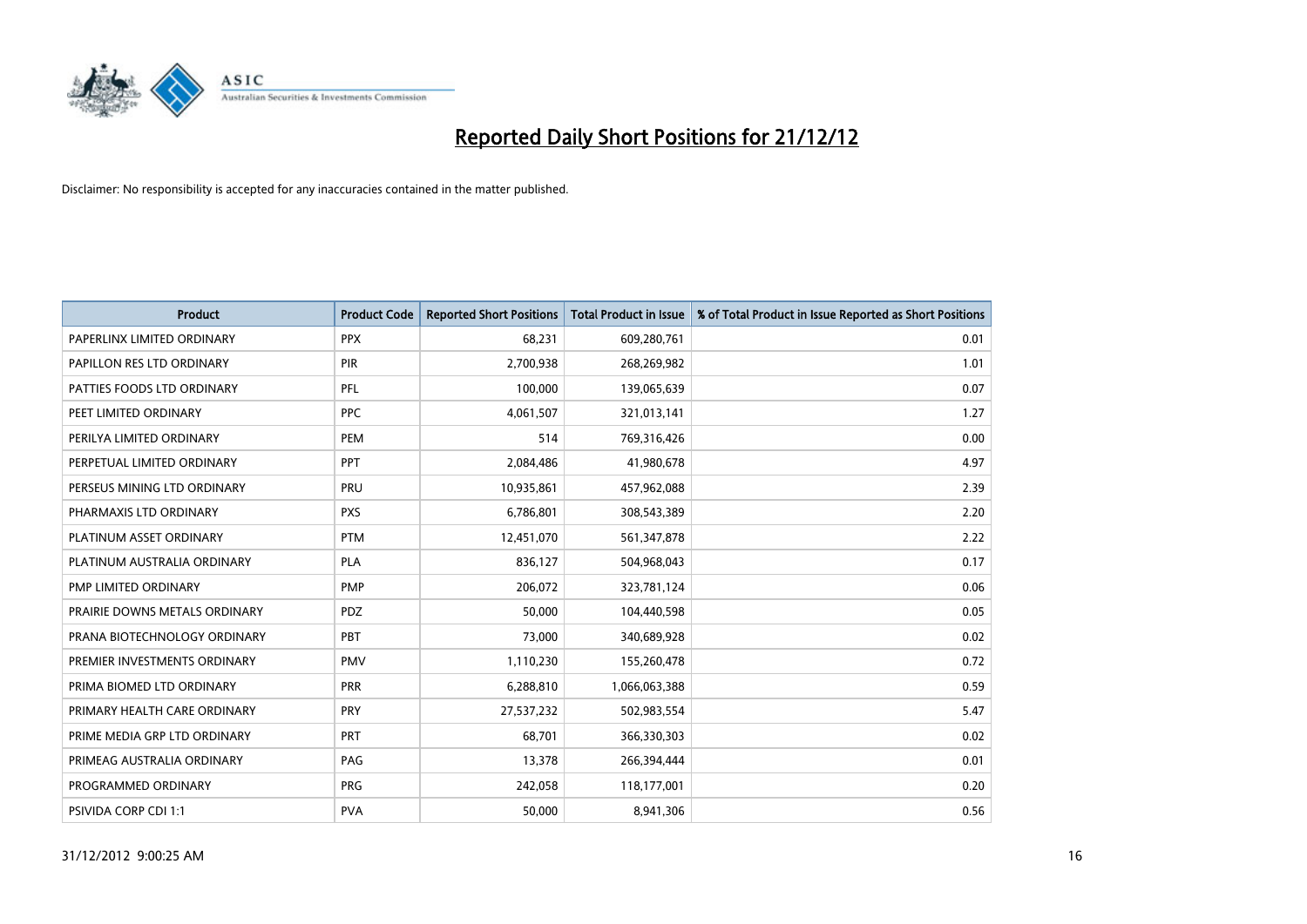

| <b>Product</b>                      | <b>Product Code</b> | <b>Reported Short Positions</b> | <b>Total Product in Issue</b> | % of Total Product in Issue Reported as Short Positions |
|-------------------------------------|---------------------|---------------------------------|-------------------------------|---------------------------------------------------------|
| PURA VIDA ENERGY NL ORDINARY        | <b>PVD</b>          | 157,040                         | 59,769,584                    | 0.26                                                    |
| <b>QANTAS AIRWAYS ORDINARY</b>      | QAN                 | 15,672,690                      | 2,265,123,620                 | 0.69                                                    |
| OBE INSURANCE GROUP ORDINARY        | <b>OBE</b>          | 59,567,143                      | 1,196,747,582                 | 4.98                                                    |
| ORXPHARMA LTD ORDINARY              | <b>QRX</b>          | 130,762                         | 144,577,206                   | 0.09                                                    |
| <b>OUBE HOLDINGS LTD ORDINARY</b>   | <b>QUB</b>          | 6,365,123                       | 926,489,845                   | 0.69                                                    |
| RAMELIUS RESOURCES ORDINARY         | <b>RMS</b>          | 4,744,338                       | 337,296,949                   | 1.41                                                    |
| RAMSAY HEALTH CARE ORDINARY         | <b>RHC</b>          | 2,474,600                       | 202,081,252                   | 1.22                                                    |
| <b>RCR TOMLINSON ORDINARY</b>       | <b>RCR</b>          | 169,031                         | 132,431,265                   | 0.13                                                    |
| <b>REA GROUP ORDINARY</b>           | <b>REA</b>          | 15,036                          | 131,714,699                   | 0.01                                                    |
| <b>RECKON LIMITED ORDINARY</b>      | <b>RKN</b>          | 451,000                         | 129,488,015                   | 0.35                                                    |
| <b>RED 5 LIMITED ORDINARY</b>       | <b>RED</b>          | 1,820,231                       | 135,488,008                   | 1.34                                                    |
| <b>RED FORK ENERGY ORDINARY</b>     | <b>RFE</b>          | 3,204,633                       | 384,951,719                   | 0.83                                                    |
| REDBANK ENERGY LTD ORDINARY         | AEI                 | 13                              | 786,287                       | 0.00                                                    |
| REDFLEX HOLDINGS ORDINARY           | <b>RDF</b>          | 2,820                           | 110,762,310                   | 0.00                                                    |
| REECE AUSTRALIA LTD. ORDINARY       | <b>REH</b>          | 10,494                          | 99,600,000                    | 0.01                                                    |
| <b>REGIS RESOURCES ORDINARY</b>     | <b>RRL</b>          | 2,572,687                       | 473,972,396                   | 0.54                                                    |
| RESMED INC CDI 10:1                 | <b>RMD</b>          | 2,812,952                       | 1,556,242,300                 | 0.18                                                    |
| <b>RESOLUTE MINING ORDINARY</b>     | <b>RSG</b>          | 2,162,855                       | 643,094,224                   | 0.34                                                    |
| <b>RESOURCE GENERATION ORDINARY</b> | <b>RES</b>          | 173                             | 263,345,652                   | 0.00                                                    |
| RETAIL FOOD GROUP ORDINARY          | <b>RFG</b>          | 155,515                         | 127,696,060                   | 0.12                                                    |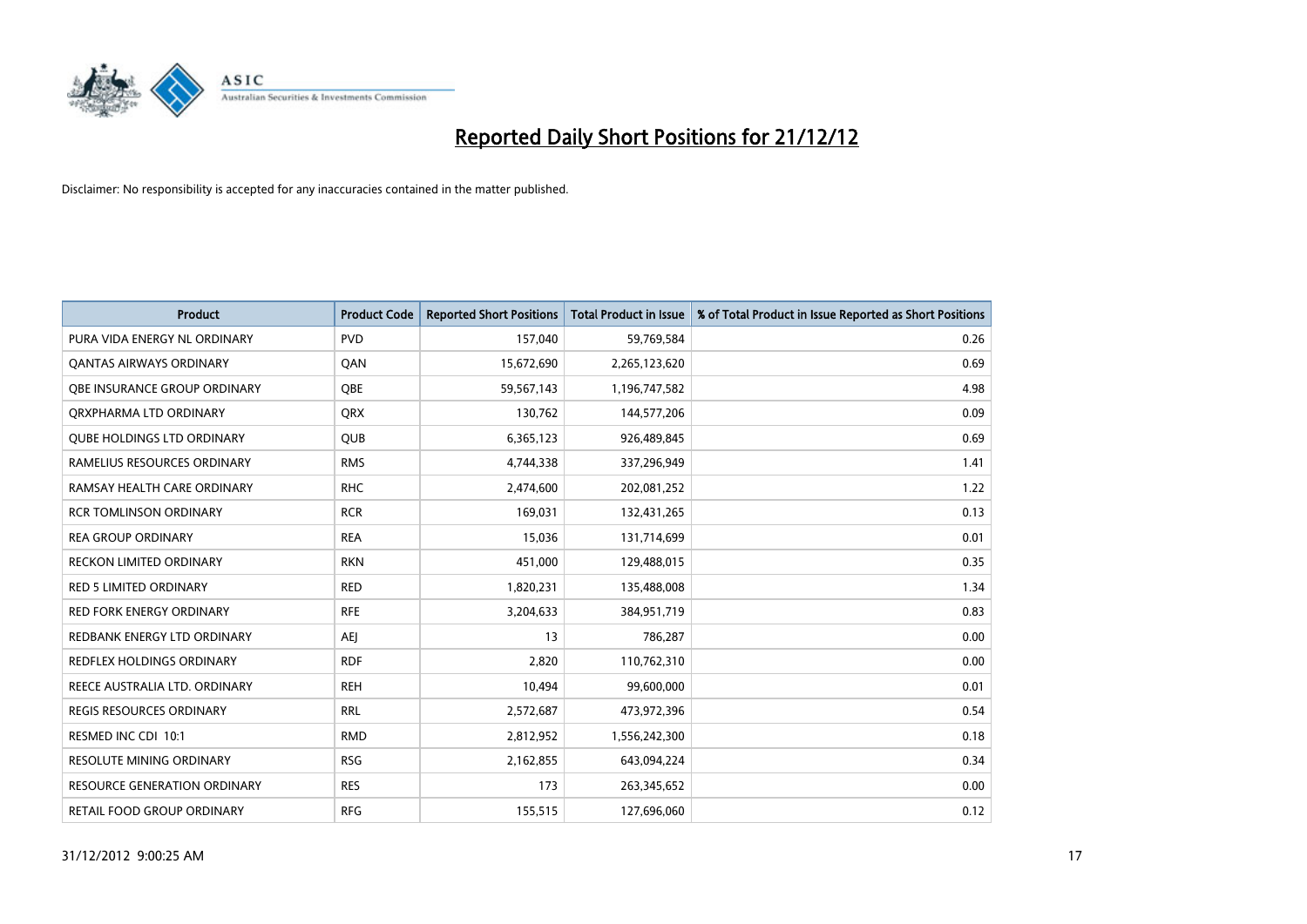

| <b>Product</b>                               | <b>Product Code</b> | <b>Reported Short Positions</b> | <b>Total Product in Issue</b> | % of Total Product in Issue Reported as Short Positions |
|----------------------------------------------|---------------------|---------------------------------|-------------------------------|---------------------------------------------------------|
| REVERSE CORP LIMITED ORDINARY                | <b>REF</b>          | 100                             | 92,382,175                    | 0.00                                                    |
| <b>REX MINERALS LIMITED ORDINARY</b>         | <b>RXM</b>          | 2,041,180                       | 188,907,284                   | 1.08                                                    |
| <b>RHG LIMITED ORDINARY</b>                  | <b>RHG</b>          | 290,033                         | 308,483,177                   | 0.09                                                    |
| RIALTO ENERGY ORDINARY                       | <b>RIA</b>          | 41                              | 672,259,992                   | 0.00                                                    |
| RIO TINTO LIMITED ORDINARY                   | <b>RIO</b>          | 10,165,517                      | 435,758,720                   | 2.33                                                    |
| ROC OIL COMPANY ORDINARY                     | <b>ROC</b>          | 1,268,298                       | 683,235,552                   | 0.19                                                    |
| <b>RURALCO HOLDINGS ORDINARY</b>             | <b>RHL</b>          | 12,000                          | 55,019,284                    | 0.02                                                    |
| SAI GLOBAL LIMITED ORDINARY                  | SAI                 | 5,780,160                       | 206,817,132                   | 2.79                                                    |
| SALMAT LIMITED ORDINARY                      | <b>SLM</b>          | 488,189                         | 159,812,799                   | 0.31                                                    |
| SAMSON OIL & GAS LTD ORDINARY                | <b>SSN</b>          | 5,774,784                       | 1,865,384,154                 | 0.31                                                    |
| SANDFIRE RESOURCES ORDINARY                  | <b>SFR</b>          | 1,843,994                       | 152,724,301                   | 1.21                                                    |
| <b>SANTOS LTD ORDINARY</b>                   | <b>STO</b>          | 3,520,488                       | 958,863,227                   | 0.37                                                    |
| SARACEN MINERAL ORDINARY                     | SAR                 | 6,759,844                       | 595,035,606                   | 1.14                                                    |
| <b>SCA PROPERTY GROUP STAPLED SECURITIES</b> | SCP                 | 8,402,777                       | 585,455,114                   | 1.44                                                    |
| SEDGMAN LIMITED ORDINARY                     | <b>SDM</b>          | 556,536                         | 217,623,797                   | 0.26                                                    |
| SEEK LIMITED ORDINARY                        | <b>SEK</b>          | 12,130,624                      | 337,101,307                   | 3.60                                                    |
| SENEX ENERGY LIMITED ORDINARY                | <b>SXY</b>          | 2,400,055                       | 1,140,194,837                 | 0.21                                                    |
| SERVCORP LIMITED ORDINARY                    | SRV                 | 94                              | 98,432,275                    | 0.00                                                    |
| SERVICE STREAM ORDINARY                      | <b>SSM</b>          | 5,018                           | 283,418,867                   | 0.00                                                    |
| SEVEN GROUP HOLDINGS ORDINARY                | <b>SVW</b>          | 2,987,421                       | 307,410,281                   | 0.97                                                    |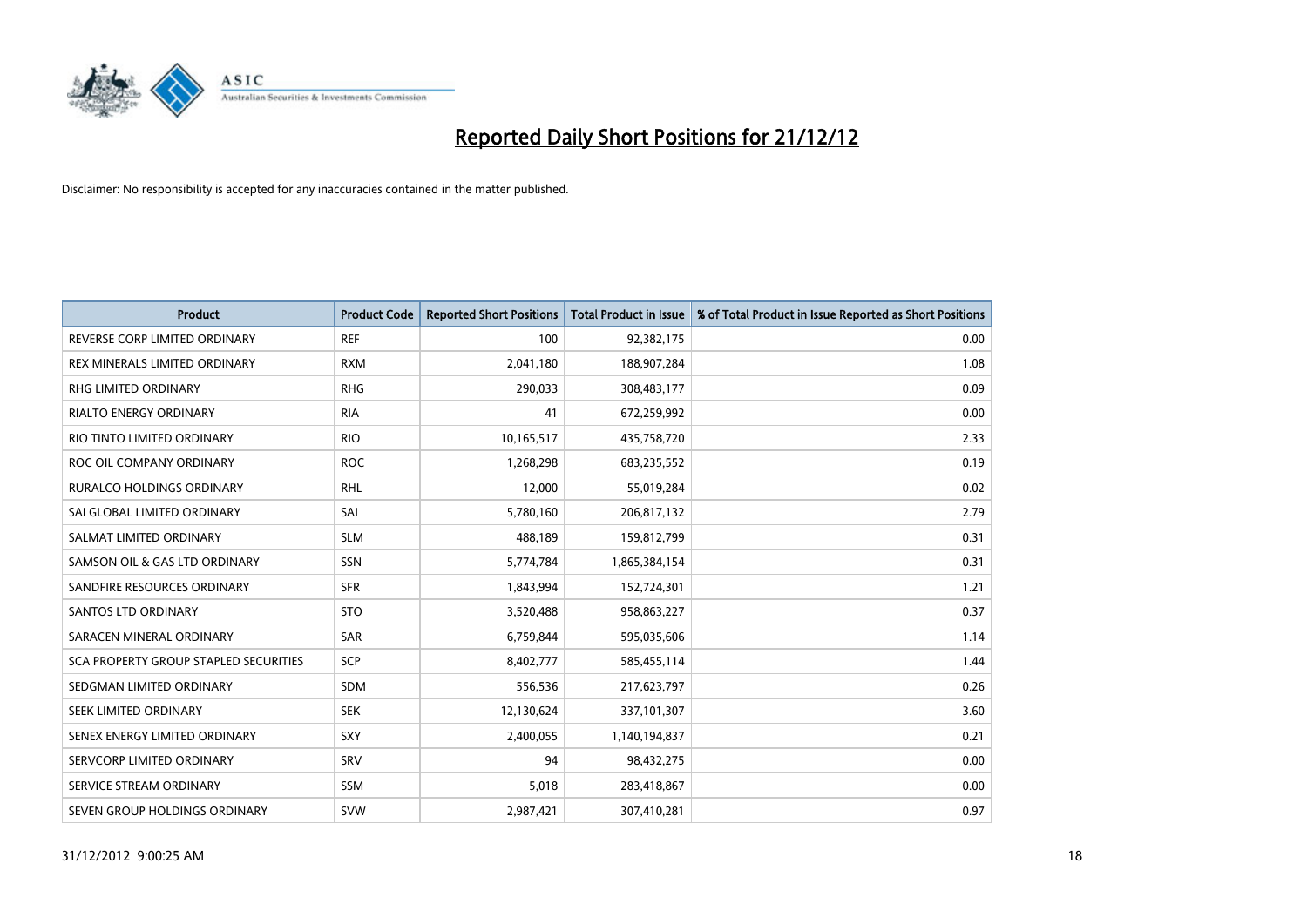

| <b>Product</b>                           | <b>Product Code</b> | <b>Reported Short Positions</b> | <b>Total Product in Issue</b> | % of Total Product in Issue Reported as Short Positions |
|------------------------------------------|---------------------|---------------------------------|-------------------------------|---------------------------------------------------------|
| SEVEN WEST MEDIA LTD ORDINARY            | <b>SWM</b>          | 19,795,169                      | 999,160,872                   | 1.98                                                    |
| SIGMA PHARMACEUTICAL ORDINARY            | <b>SIP</b>          | 7,402,947                       | 1,173,298,140                 | 0.63                                                    |
| SILEX SYSTEMS ORDINARY                   | <b>SLX</b>          | 997,025                         | 170,232,464                   | 0.59                                                    |
| SILVER LAKE RESOURCE ORDINARY            | <b>SLR</b>          | 23,970,385                      | 225,493,476                   | 10.63                                                   |
| SIMS METAL MGMT LTD ORDINARY             | SGM                 | 7,355,303                       | 204,296,106                   | 3.60                                                    |
| SINGAPORE TELECOMM. CHESS DEPOSITARY INT | <b>SGT</b>          | 3,930,760                       | 138,645,546                   | 2.84                                                    |
| SIRIUS RESOURCES NL ORDINARY             | <b>SIR</b>          | 81,000                          | 195,177,086                   | 0.04                                                    |
| SIRTEX MEDICAL ORDINARY                  | <b>SRX</b>          | 30,000                          | 55,768,136                    | 0.05                                                    |
| SKILLED GROUP LTD ORDINARY               | <b>SKE</b>          | 5,363,281                       | 233,487,276                   | 2.30                                                    |
| SKYCITY ENT GRP LTD ORDINARY             | <b>SKC</b>          | 88,413                          | 576,958,340                   | 0.02                                                    |
| <b>SLATER &amp; GORDON ORDINARY</b>      | <b>SGH</b>          | 30,438                          | 170,537,215                   | 0.02                                                    |
| SMS MANAGEMENT, ORDINARY                 | <b>SMX</b>          | 1,014,944                       | 69,378,477                    | 1.46                                                    |
| SONIC HEALTHCARE ORDINARY                | <b>SHL</b>          | 5,002,200                       | 395,653,681                   | 1.26                                                    |
| SOUL PATTINSON (W.H) ORDINARY            | SOL                 | 11,727                          | 239,395,320                   | 0.00                                                    |
| SOUTH BOULDER MINES ORDINARY             | <b>STB</b>          | 116,195                         | 127,952,826                   | 0.09                                                    |
| SP AUSNET STAPLED SECURITIES             | <b>SPN</b>          | 7,161,602                       | 3,339,620,165                 | 0.21                                                    |
| SPARK INFRASTRUCTURE STAPLED NOTE & UNIT | SKI                 | 26,622,201                      | 1,326,734,264                 | 2.01                                                    |
| SPDR 200 FUND ETF UNITS                  | <b>STW</b>          | 18,006                          | 48,359,567                    | 0.04                                                    |
| SPECIALTY FASHION ORDINARY               | <b>SFH</b>          | 2,578,941                       | 192,236,121                   | 1.34                                                    |
| ST BARBARA LIMITED ORDINARY              | <b>SBM</b>          | 1,950,707                       | 488,074,077                   | 0.40                                                    |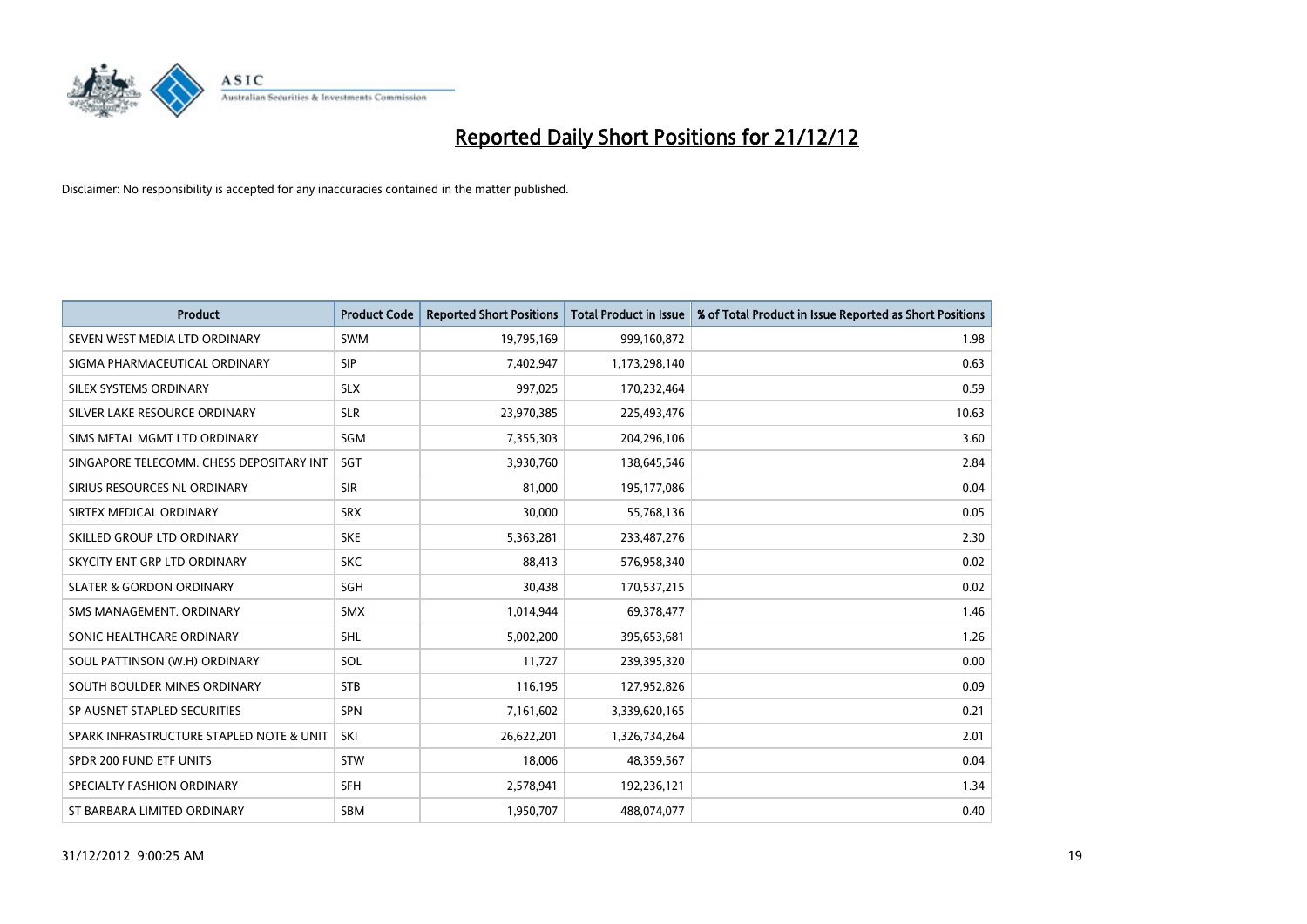

| <b>Product</b>                       | <b>Product Code</b> | <b>Reported Short Positions</b> | <b>Total Product in Issue</b> | % of Total Product in Issue Reported as Short Positions |
|--------------------------------------|---------------------|---------------------------------|-------------------------------|---------------------------------------------------------|
| STANMORE COAL LTD ORDINARY           | <b>SMR</b>          | 32,870                          | 207,827,090                   | 0.02                                                    |
| STARPHARMA HOLDINGS ORDINARY         | <b>SPL</b>          | 6,219,682                       | 283,640,060                   | 2.19                                                    |
| STHN CROSS MEDIA ORDINARY            | <b>SXL</b>          | 17,301,773                      | 704,858,524                   | 2.45                                                    |
| STOCKLAND UNITS/ORD STAPLED          | SGP                 | 17,886,886                      | 2,202,657,963                 | 0.81                                                    |
| STRAITS RES LTD. ORDINARY            | SRO                 | 630,162                         | 1,164,150,159                 | 0.05                                                    |
| <b>STW COMMUNICATIONS ORDINARY</b>   | SGN                 | 76,969                          | 403,828,512                   | 0.02                                                    |
| SUNCORP GROUP LTD ORDINARY           | <b>SUN</b>          | 8,892,338                       | 1,286,600,980                 | 0.69                                                    |
| SUNDANCE ENERGY ORDINARY             | <b>SEA</b>          | 2,329,077                       | 277,598,474                   | 0.84                                                    |
| SUNDANCE RESOURCES ORDINARY          | <b>SDL</b>          | 12,406,045                      | 3,066,227,034                 | 0.40                                                    |
| SUNLAND GROUP LTD ORDINARY           | <b>SDG</b>          | 123,920                         | 189,517,954                   | 0.07                                                    |
| SUPER RET REP LTD ORDINARY           | <b>SUL</b>          | 778,240                         | 196,382,811                   | 0.40                                                    |
| SYD AIRPORT STAPLED US PROHIBIT.     | <b>SYD</b>          | 10,582,552                      | 1,861,210,782                 | 0.57                                                    |
| SYRAH RESOURCES ORDINARY             | <b>SYR</b>          | 16,587                          | 133,869,590                   | 0.01                                                    |
| <b>TABCORP HOLDINGS LTD ORDINARY</b> | <b>TAH</b>          | 14,217,696                      | 734,015,737                   | 1.94                                                    |
| TANAMI GOLD NL ORDINARY              | <b>TAM</b>          | 374,588                         | 261,132,677                   | 0.14                                                    |
| TAP OIL LIMITED ORDINARY             | <b>TAP</b>          | 456,192                         | 241,295,311                   | 0.19                                                    |
| TASSAL GROUP LIMITED ORDINARY        | <b>TGR</b>          | 76,516                          | 146,304,404                   | 0.05                                                    |
| <b>TATTS GROUP LTD ORDINARY</b>      | <b>TTS</b>          | 6,466,738                       | 1,385,200,190                 | 0.47                                                    |
| <b>TECHNOLOGY ONE ORDINARY</b>       | <b>TNE</b>          | 51,723                          | 306,620,955                   | 0.02                                                    |
| TELECOM CORPORATION ORDINARY         | <b>TEL</b>          | 10,238,823                      | 1,824,673,847                 | 0.56                                                    |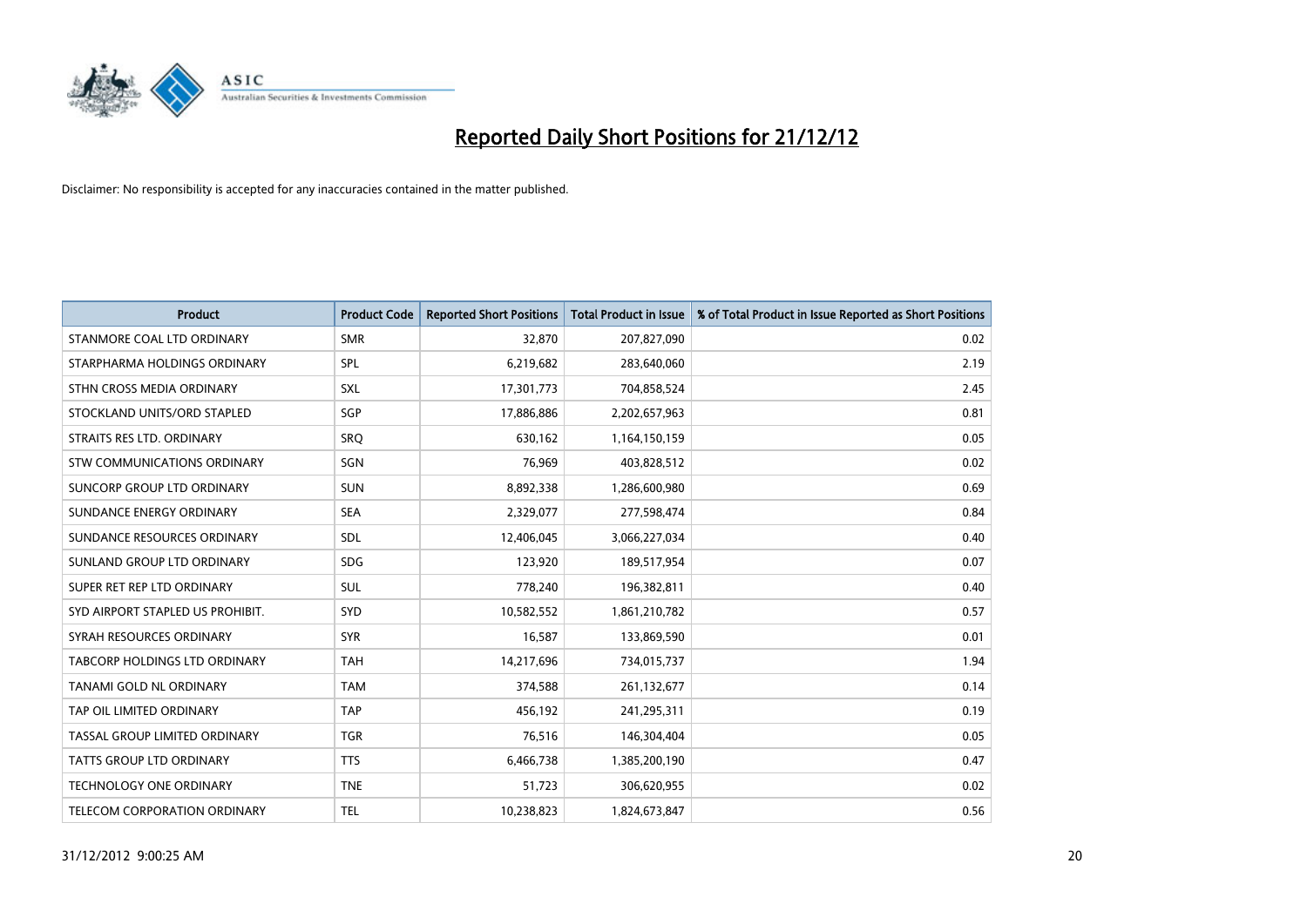

| <b>Product</b>                       | <b>Product Code</b> | <b>Reported Short Positions</b> | <b>Total Product in Issue</b> | % of Total Product in Issue Reported as Short Positions |
|--------------------------------------|---------------------|---------------------------------|-------------------------------|---------------------------------------------------------|
| <b>TELSTRA CORPORATION, ORDINARY</b> | <b>TLS</b>          | 16,687,151                      | 12,443,074,357                | 0.13                                                    |
| TEN NETWORK HOLDINGS ORDINARY        | <b>TEN</b>          | 130,759,117                     | 2,312,328,771                 | 5.65                                                    |
| TERANGA GOLD CORP CDI 1:1            | <b>TGZ</b>          | 202,296                         | 163,248,235                   | 0.12                                                    |
| TEXON PETROLEUM LTD ORDINARY         | <b>TXN</b>          | 70,615                          | 245,039,848                   | 0.03                                                    |
| THE REJECT SHOP ORDINARY             | <b>TRS</b>          | 2,559,908                       | 26,092,220                    | 9.81                                                    |
| THORN GROUP LIMITED ORDINARY         | <b>TGA</b>          | 621,774                         | 146,374,703                   | 0.42                                                    |
| <b>TIGER RESOURCES ORDINARY</b>      | <b>TGS</b>          | 2,313,325                       | 673,470,269                   | 0.34                                                    |
| TOLL HOLDINGS LTD ORDINARY           | <b>TOL</b>          | 27,696,532                      | 717,133,875                   | 3.86                                                    |
| TOX FREE SOLUTIONS ORDINARY          | <b>TOX</b>          | 845,633                         | 115,989,858                   | 0.73                                                    |
| TPG TELECOM LIMITED ORDINARY         | <b>TPM</b>          | 3,032,341                       | 793,808,141                   | 0.38                                                    |
| <b>TRADE ME GROUP ORDINARY</b>       | <b>TME</b>          | 997,042                         | 396,017,568                   | 0.25                                                    |
| <b>TRANSFIELD SERVICES ORDINARY</b>  | <b>TSE</b>          | 5,265,839                       | 512,457,716                   | 1.03                                                    |
| TRANSPACIFIC INDUST, ORDINARY        | <b>TPI</b>          | 6,286,442                       | 1,578,563,490                 | 0.40                                                    |
| TRANSURBAN GROUP TRIPLE STAPLED SEC. | <b>TCL</b>          | 6,879,329                       | 1,462,379,803                 | 0.47                                                    |
| TREASURY WINE ESTATE ORDINARY        | <b>TWE</b>          | 16,484,992                      | 647,227,144                   | 2.55                                                    |
| TROY RESOURCES LTD ORDINARY          | <b>TRY</b>          | 45,242                          | 91,318,649                    | 0.05                                                    |
| UGL LIMITED ORDINARY                 | <b>UGL</b>          | 6,515,357                       | 166,315,038                   | 3.92                                                    |
| UXC LIMITED ORDINARY                 | <b>UXC</b>          | 1,449,169                       | 308,056,885                   | 0.47                                                    |
| <b>VENTURE MINERALS ORDINARY</b>     | <b>VMS</b>          | 227,760                         | 287,320,170                   | 0.08                                                    |
| VIRGIN AUS HLDG LTD ORDINARY         | <b>VAH</b>          | 31,190,142                      | 2,455,775,111                 | 1.27                                                    |